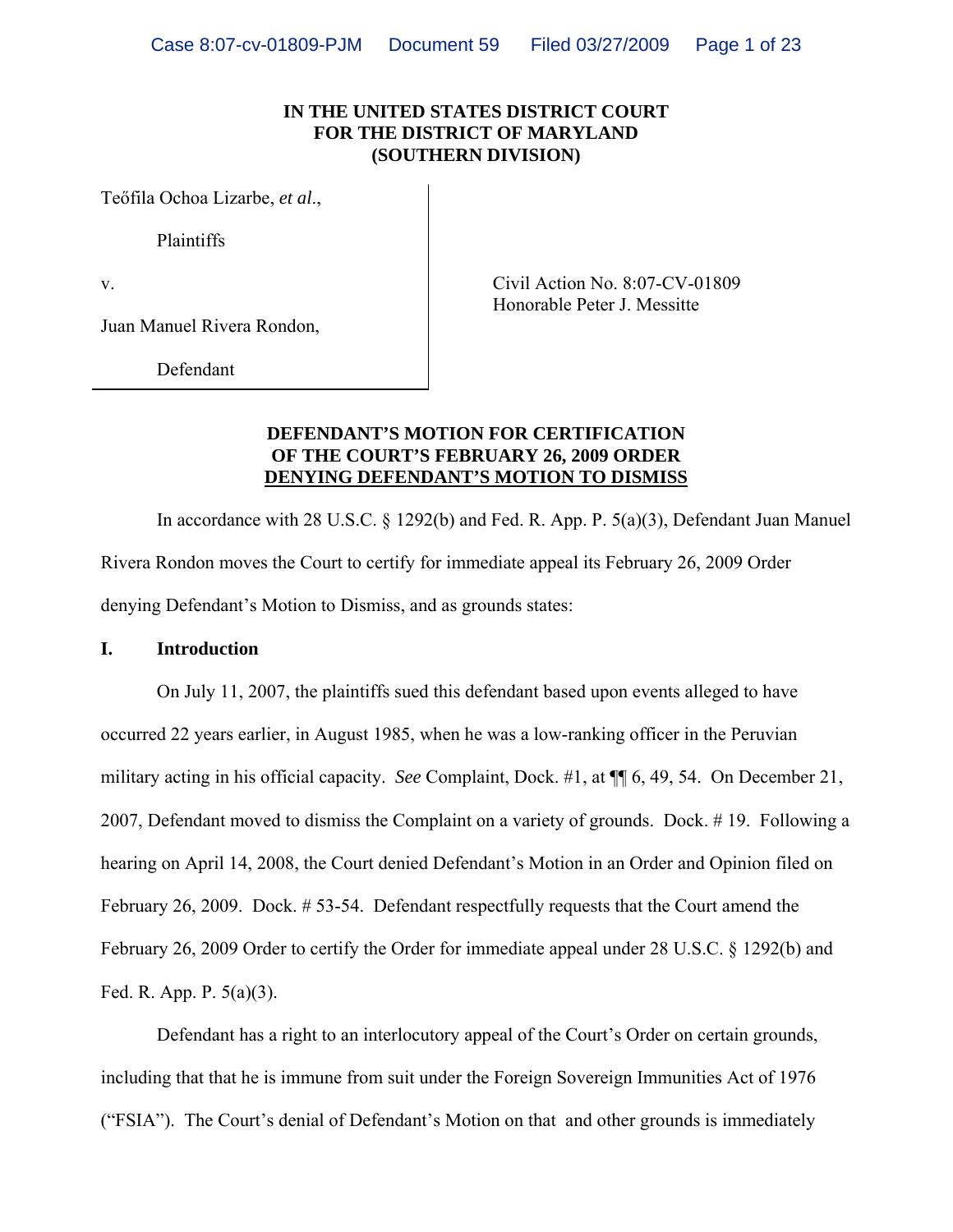appealable under the collateral order doctrine. *See Bd. of Regents of the Univ. of Tex. Sys. v. Nippon Tel. & Tel. Corp.*, 478 F.3d 274, 277 (5th Cir. 2007); *Gupta v. Thai Airways Int'l, LTD*, 487 F.3d 759, 764 (9th Cir. 2007); *Rux v. Republic of Sudan*, 461 F.3d 461, 467 n.1 (4th Cir. 2006). Defendant therefore intends to note an interlocutory appeal.

The Court should amend its Order to certify all the issues therein for immediate appeal. Defendant's Motion to Dismiss, and the Court's denial of that motion, satisfy the requirements of 28 U.S.C. § 1292(b) because Defendant's Motion "involves . . . controlling question[s] of law as to which there is substantial ground for difference of opinion," and "an immediate appeal from the order may materially advance the ultimate termination of the litigation." Under Fed. R. App. P. 5(a)(3), the Court has discretion amend its Order to certify it for immediate appeal. For the reasons outlined below, the Court should do so. Moreover, because Defendant is noting an interlocutory appeal of some issues under the collateral order doctrine, allowing the Defendant to appeal the other issues in his Motion and the Court's ruling would advance the interests of judicial economy.<sup>1</sup>

## **II. Law and Analysis**

28 U.S.C. § 1292(b) gives the Court discretion to certify an order as appropriate for an

interlocutory appeal:

When a district judge, in making in a civil action an order not otherwise appealable under this section, shall be of the opinion that such order involves a controlling question of law as to which there is substantial ground for difference of opinion and that an immediate appeal from the order may materially advance the ultimate termination of the litigation, he shall so state in writing in such order. The Court of Appeals which would have jurisdiction of an appeal of such action may thereupon, in its discretion, permit an appeal to be taken from such order, if application is made to it within ten days after the entry of the order: Provided, however, That application for an appeal hereunder shall not stay proceedings in

<span id="page-1-0"></span> $\overline{a}$  $<sup>1</sup>$  All of the issues raised in Defendant's Motion to Dismiss are reviewable by the Court of Appeals in the exercise of its</sup> pendent appellate jurisdiction. Under that exception to the final judgment rule, the appellate court "retain[s] the discretion to review issues that are not otherwise subject to immediate appeal when such issues are so interconnected with immediately appealable issues that they warrant concurrent review." *Rux v. Republic of Sudan*, 461 F.3d 461, 475 (4th Cir. 2006). Certain issues in the Court's ruling are immediately appealable under the collateral order doctrine. Defendant expressly reserves his right to argue on appeal that all the issues raised in his Motion to Dismiss are so interconnected that they warrant concurrent review, irrespective of the Court's ruling on this Motion.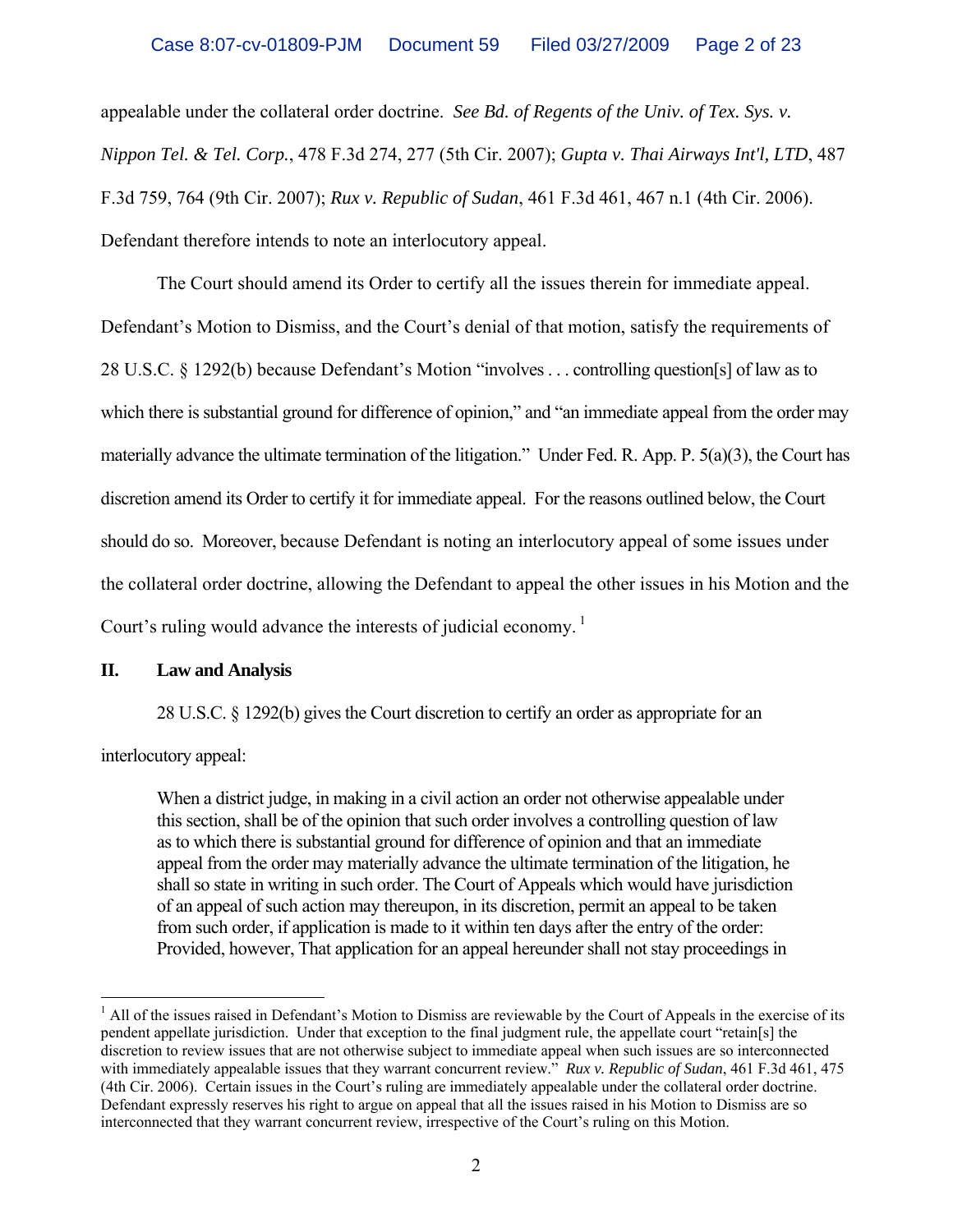the district court unless the district judge or the Court of Appeals or a judge thereof shall so order.

Thus, "[c]ertification for an interlocutory appeal is proper where: (1) the order to be appealed involves a controlling question of law; (2) there is substantial ground for difference of opinion on that question of law; and (3) an immediate appeal from the order may materially advance the ultimate termination of the litigation." *In re Microsoft Corp. Antitrust Litig.*, 274 F. Supp. 2d 741, 741 (D. Md. 2003). The Court's February 26, 2009 Order denying Defendant's Motion to Dismiss satisfies each of the above factors and is therefore appropriate for an immediate appeal.

### **A. The Court's Order involves controlling questions of law and an immediate appeal will materially advance the ultimate termination of the litigation.**

It is well-settled that, "if resolution of the question being challenged on appeal will terminate the action in the district court, it is clearly controlling." 19-203 George C. Pratt, *Moore's Federal Practice - Civil* § 203.31. If the case presents a controlling question of law, it follows that an appeal will advance the ultimate termination of the litigation. *Id*. "Thus a court will require only that the appeal present a controlling question of law on an issue whose determination may materially advance the ultimate termination of the case." *Id*.

Defendant moved to dismiss this action on nine grounds: (1) the claims asserted are barred by the statute of limitations; (2) the Defendant is immune from suit under the Foreign Sovereign Immunities Act of 1976; (3) Plaintiffs failed to exhaust their remedies in Peru; (4) the case should be dismissed under the political question doctrine; (5) Plaintiffs' claims are barred by the Act of State doctrine; (6) the Complaint fails to state a claim upon which relief can be granted; (7) the Alien Tort Claims Act does not provide the Court with jurisdiction; (8) improper venue; and (9) the decedents failed to allege that they appeared before the Court through duly-appointed personal representatives on behalf of the open estates. Patently, a different ruling by the Court on any one of the above issues would be dispositive of the case. Thus, Defendant's Motion to Dismiss, and the Court's denial of that Motion, undoubtedly involve controlling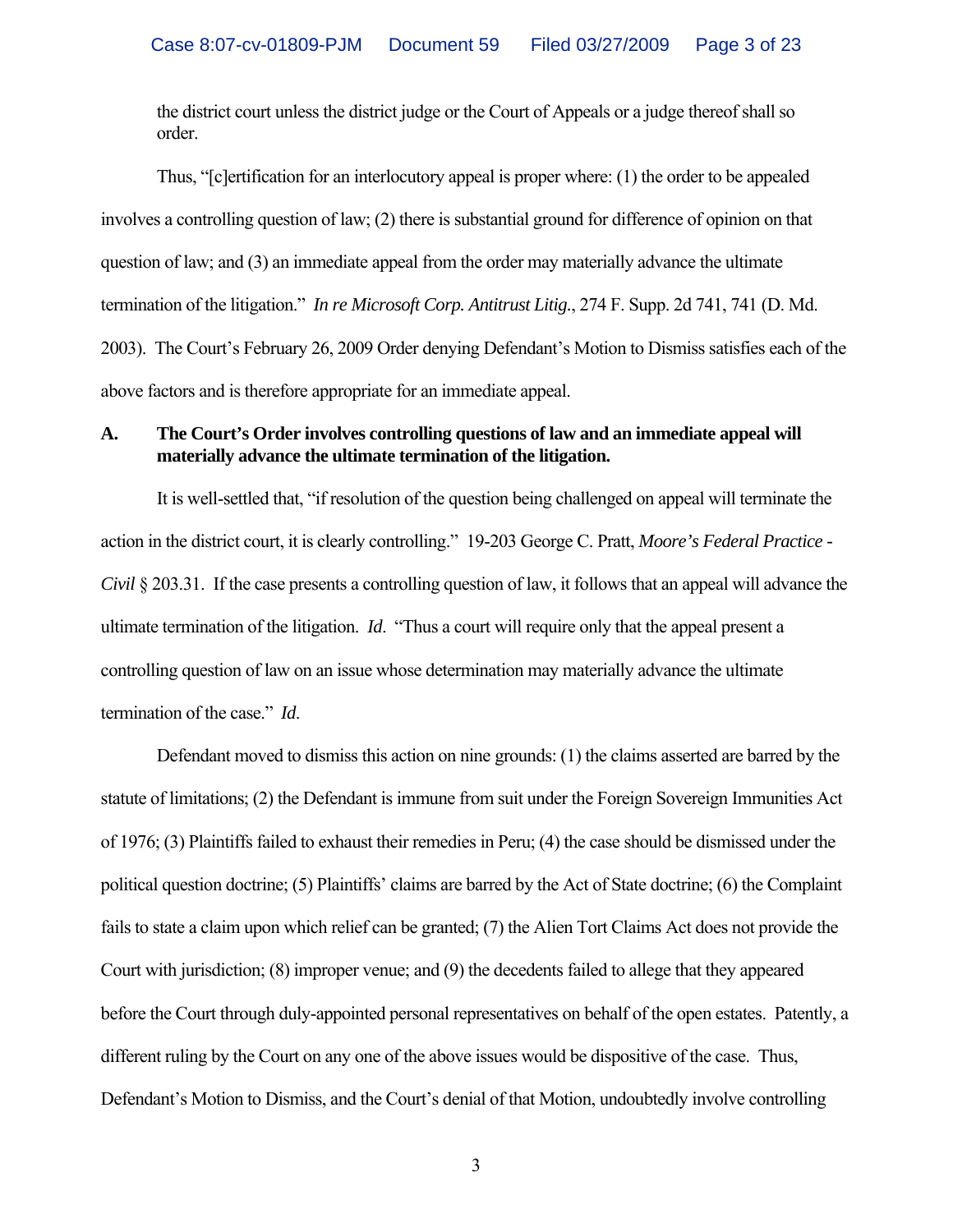questions of law and an immediate appeal of those issues will materially advance the ultimate termination of the litigation.

### **B. There is substantial ground for difference of opinion on the questions of law.**

Defendant respectfully submits that there is substantial ground for difference of opinion on all the questions of law in his Motion to Dismiss.

### **1. The claims asserted are barred by the statute of limitations.**

The Torture Victims Protection Act (TVPA) contains a ten-year statute of limitations. *See* 28 U.S.C.A. § 1350, note. ("No action shall be maintained under this section unless it is commenced within 10 years after the cause of action arose."). The Complaint relies entirely on incidents alleged to have occurred in August of 1985. *See* Complaint, ¶ 48, 54, 60, 66. The Complaint was filed on July 11, 2007. Thus, this lawsuit was filed almost *22 years* after the alleged events in question.

In rejecting Defendant's statute-of-limitations argument, the Court relied on the doctrine of "equitable tolling." The Court found that equitable tolling should apply because "Plaintiffs have pled that until at least the year 2000, the political climate in Peru was unremittingly hostile to any effort on their part to pursue remedies against Rivera Rondon in Peru." Op. at 12. The Court therefore apparently found that equitable tolling applies because "the plaintiff[s] in some extraordinary way ha[ve] been prevented from asserting [their] rights." *Oshiver v. Levin, Fishbein, Sedran & Berman*, 38 F.3d 1380, 1387 (C.A.3 Pa. 1994) (internal quotation marks omitted).

There are several substantial grounds for a difference of opinion on this issue. First, the Fourth Circuit Court of Appeals has cautioned that equitable tolling should apply only sparingly and in the most extreme circumstances:

**…any invocation of equity to relieve the strict application of a statute of limitations must be guarded and infrequent, lest circumstances of individualized hardship supplant the rules of clearly drafted statutes. To apply equity generously would loose the rule of law to whims about the adequacy of**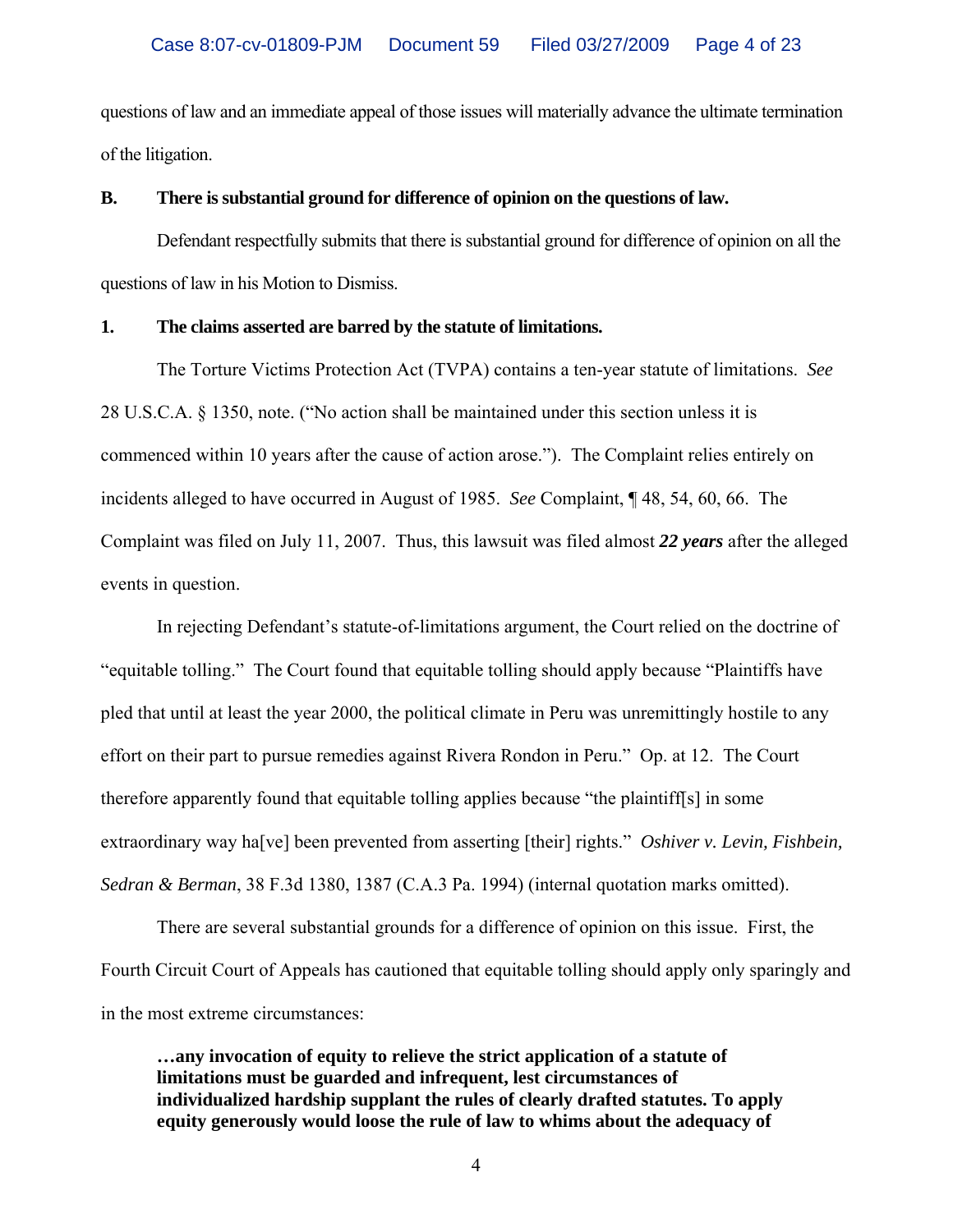**excuses, divergent responses to claims of hardship, and subjective notions of fair accommodation. We believe, therefore, that any resort to equity must be reserved for those rare instances where-due to circumstances external to the party's own conduct-it would be unconscionable to enforce the limitation period against the party and gross injustice would result.** 

*Harris v. Hutchinson*, 209 F.3d 325, 328 - 330 (C.A.4 Md., 2000) (emphasis added). Defendants respectfully submit that the Plaintiffs have failed to satisfy this stringent test.

Second, there are substantial grounds for Defendant's position that Plaintiffs were not prevented from asserting their rights. In order to apply equitable tolling under this prong of the analysis, the plaintiffs bear the heavy burden that **"any resort to equity must be reserved for those rare instances where-due to circumstances external to the party's own conduct-it would be** *unconscionable* **to enforce the limitation period against the party and** *gross injustice* **would result."** *See Harris v. Hutchinson*, 209 F.3d 325, 328 - 330 (C.A.4 Md., 2000).

In denying Defendant's Motion, the Court relied on allegations in the Complaint that "Plaintiffs could not have brought a lawsuit in the United States against Defendant Rivera Rondon…prior to the removal of Alberto Fujimori…as president of Peru in or about November 2000" given the allegedly repressive nature of the Fujimori presidency. *See* Complaint, ¶81. The Court of Appeals for the Tenth Circuit rejected a similar contention in *Van Tu v. Koster*, 364 F.3d 1196, 1199-1200 (C.A.10 2004).

*Van* was an Alien Tort Claims Act case like the current matter. The plaintiffs were residents of the Village of Son My in the Republic of Vietnam. They brought suit on their behalf and as representatives of deceased victims and survivors of the My Lai Massacre, which occurred thirtytwo years prior to the filing of the suit. The defendants were alleged to have committed atrocities, including murder, against civilian residents of the village of Son My (My Lai). Similar to this case, the plaintiffs in *Van* argued for equitable tolling "on the basis of plaintiffs' poverty, their status as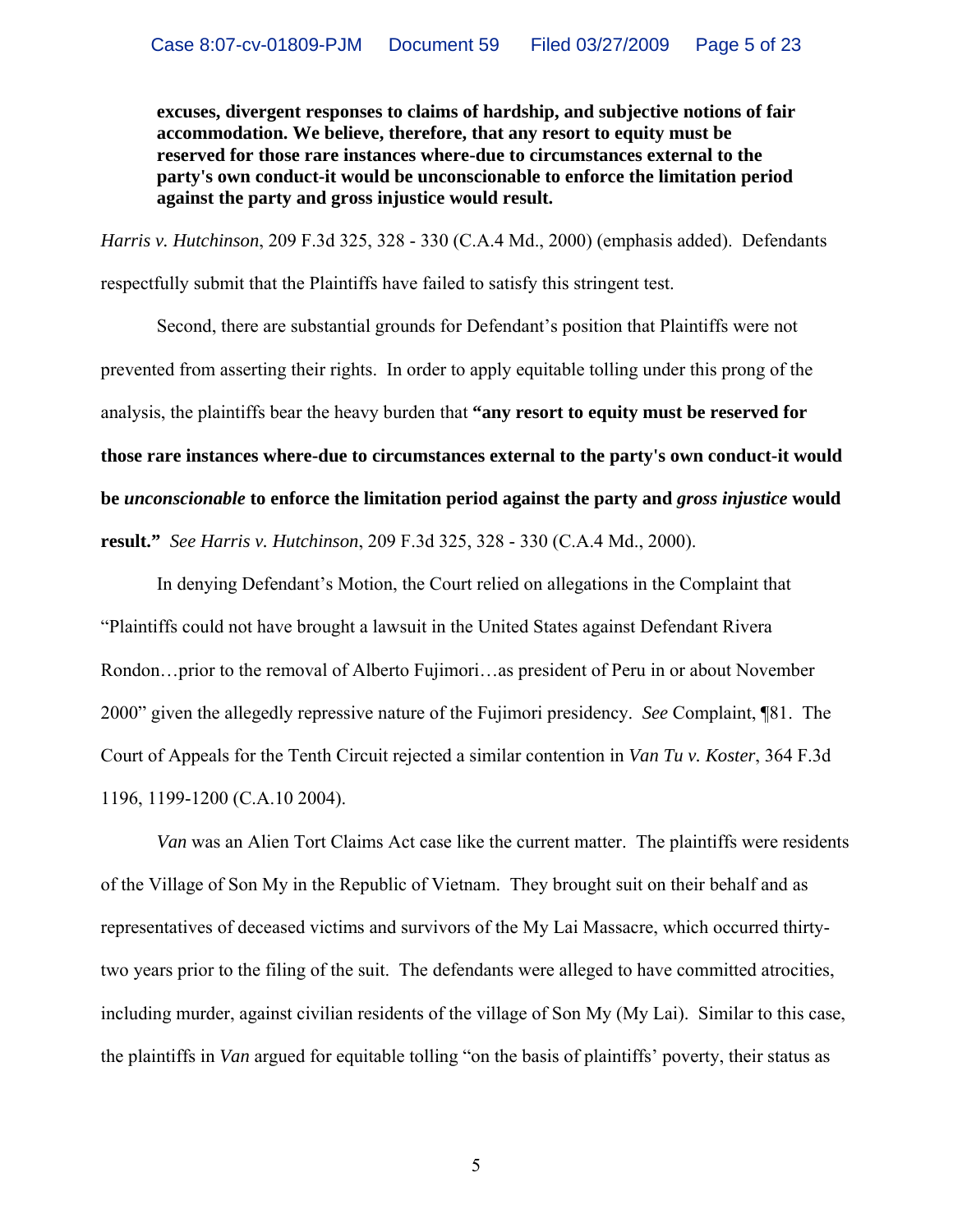subjects of a Communist government, the Vietnam War, and their inability to travel." *Van Tu v.* 

*Koster*, 364 F.3d 1196, 1199 -1200 (2004).

In *Van*, the district court entered an order dismissing the entire action, with prejudice, on statute-of-limitations grounds. The Tenth Circuit Court of Appeals upheld the dismissal, stating as follows:

The district court properly determined that plaintiffs were required to bring their action within the ten-year statute of limitations, and that they failed to do so….Plaintiffs argue that the aforementioned statutes of limitations should be tolled because of exceptional circumstances. We agree with the district court that **even if some degree of equitable tolling were appropriate on the basis of plaintiffs' poverty, their status as subjects of a Communist government, the Vietnam War, and their inability to travel, plaintiffs have made no showing sufficient to justify tolling the** *Bivens* **claim for twenty-eight years, and their** *Alien Tort Statute claim for twenty-two*. We therefore reject their equitable tolling argument.

*Van Tu v. Koster*, 364 F.3d 1196, 1199 - 1200 (C.A.10 2004) (emphasis added).

Moreover, the admissions in the Complaint demonstrate the total fallacy of the plaintiffs' position. There was no bar to investigating or filing the present claim as a result of the Fujimori presidency because, *according to the Complaint*, the claims asserted here were in fact being investigated and filed in multiple forums while Mr. Fujimori was president. Specifically, the Complaint alleges that during the Fujimori presidency: 1) "In or about October 1985, the Peruvian Senate commission published its report concluding that 69 people were killed in the Accomarca [events]." *see* Complaint, ¶91; 2) "Around the same time [*i.e.*, October 1985], both government prosecutors and military authorities opened their own investigations." *see* Complaint, ¶91; 3) "[T]he Peruvian Supreme Court eventually ruled that the case was solely within the jurisdiction of the military justice system." *see* Complaint, ¶91; 4) "In or about 1987, two years after the Accomarca [events], a military court absolved Defendant Rivera Rondon and others…." *see* Complaint, ¶93; and 5) "The court's 1987 ruling was thrown out by the Supreme Council for Military Justice. In or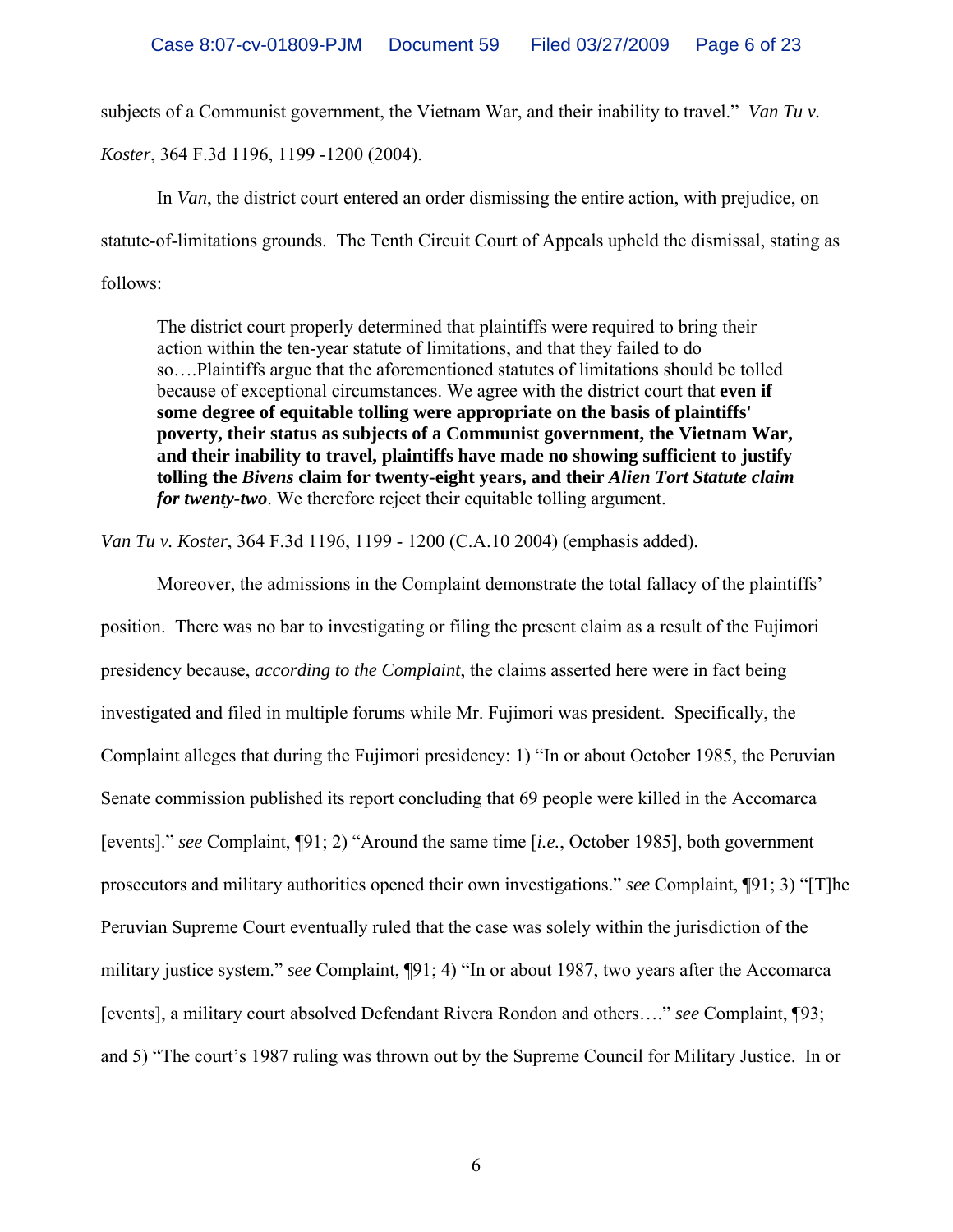about 1989 the lower military court again dismissed the charges against all the defendants [including Rondon] except Hurtado [who is not a party here]." *see* Complaint, ¶94.

The plaintiffs admit in their Complaint that within the statute of limitations, the Peruvian Senate, government prosecutors, military authorities, military courts and the Peruvian Supreme Court were all investigating and adjudicating issues related to the events at Accomarca. Having so admitted, the plaintiffs next strain credulity by asking this Court to accept that no one could investigate or file these claims within the statute of limitations.<sup>[2](#page-6-0)</sup>

The plaintiffs claim to have been unable to investigate their potential suit prior to 2000, but

in the same Complaint they allege that a Peruvian Senate Commission Report, *including the* 

*defendant's name and details of his alleged involvement*, was made public in 1985. *See* Complaint,

¶ 91. Thus, the existence of the numerous contemporaneous investigations and the public findings

related thereto *preclude* any reliance on the doctrine of equitable tolling:

# **Where regulatory or other proceedings involving the defendant's wrongdoing are recorded, the plaintiff may be held to a standard of inquiry notice and may not successfully invoke the equitable tolling doctrine.**

*Council v. Better Homes Depot, Inc.*, 2006 WL 2376381, \*10 (E.D.N.Y 2006); *see also Armstrong v. McAlpin,* 699 F.2d 79, 90 (2d Cir. 1983) (appellant plaintiffs' failure to timely file was inexcusable, because they should have discovered the fraud with reasonable diligence due to well

publicized Securities Exchange Commission action).

 $\overline{a}$ 

<span id="page-6-0"></span> $2^2$  Likewise, as noted in the Motion to Dismiss and the Reply, the events at Accomarca were contemporaneously known virtually worldwide. *See* Motion to Dismiss, Exhibit 1 (October 24, 1985 *New York Times* article reporting that, "Andean peasants asserted today that soldiers in Ayacucho Province shot or stabbed to death 59 people in a massacre in two villages late in August"… "A [Peruvian] military investigation confirmed that at least 49 people were slain by soldiers on Aug. 14 in the hamlet of Accomarca, also in Ayacucho Province." ); *see* Motion to Dismiss*,* Exhibit 2 (September 19, 1985 *Houston Chronicle* article reporting that the Peruvian "government revealed that soldiers massacred about 40 peasants in an Andean village last month….The disclosure Wednesday by President Alan Garcia's new administration was the first time in the five-year war against the Shining Path, a Maoist guerrilla movement, that Peru's government or armed forces acknowledged that soldiers killed civilians….Garcia has put the Joint Armed Forces Command under orders to end human rights abuses….Garcia directed the military last week to make an 'exhaustive investigation'…."). The fact that "Andean peasants," *one of whom was named in the article*, were free to speak out about the events in question to the extent of being quoted in the *New York Times* mere months afterwards in 1985 flies in the face of the plaintiffs' position that the regime publicly investigating these events was so repressive that this case could not be brought until 22 years later.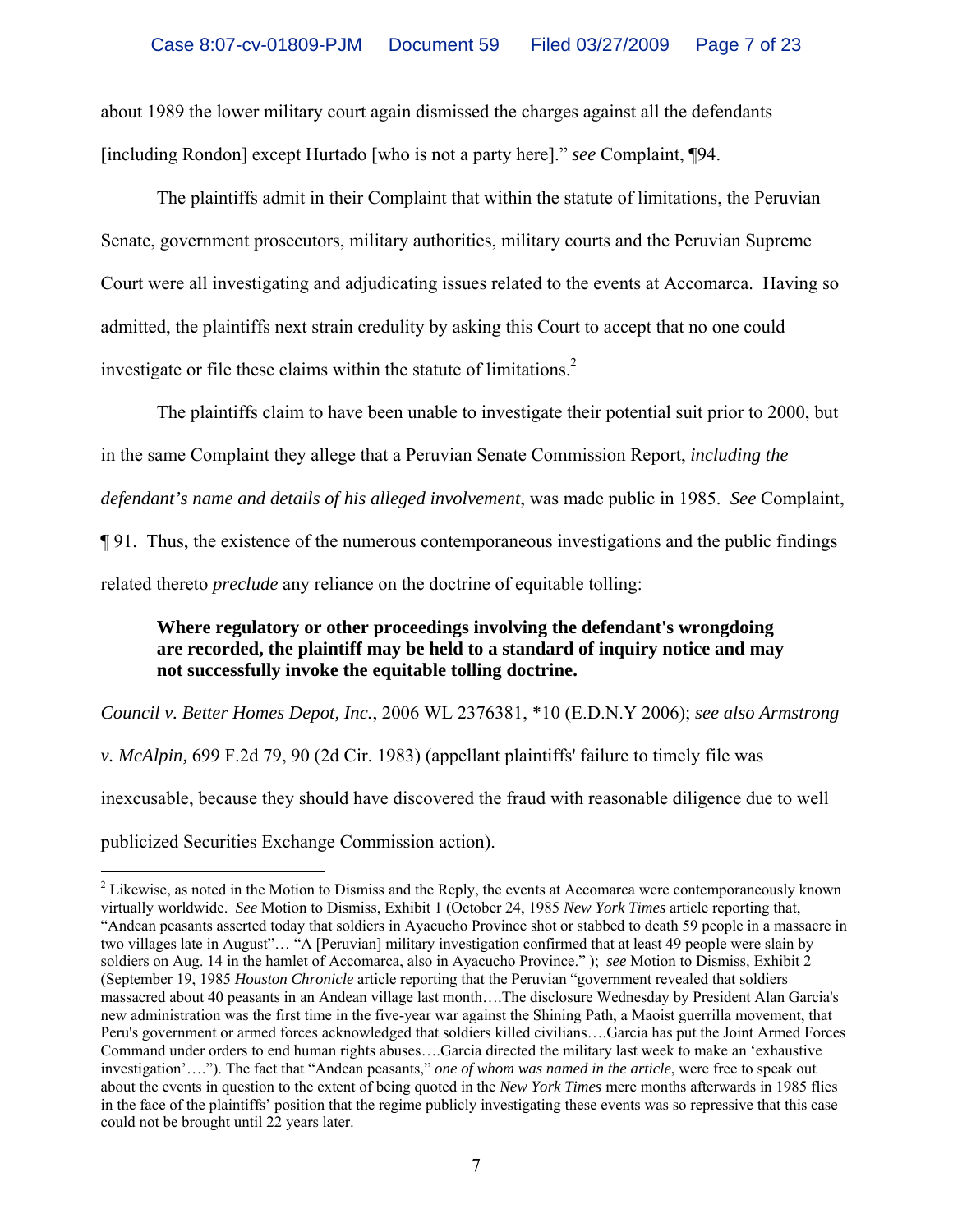Accordingly, based on the foregoing, there is substantial ground for difference of opinion as to the applicability of the equitable tolling doctrine and whether Plaintiffs' claims are barred by the statute of limitations.

### **2. The Defendant is immune from suit under the Foreign Sovereign Immunities Act of 1976.**

Defendant has a right to appeal the Court's denial of his Motion to Dismiss under the Foreign Sovereign Immunities Act ("FSIA") based on the collateral order doctrine. *See Bd. of Regents of the Univ. of Tex. Sys. v. Nippon Tel. & Tel. Corp.*, 478 F.3d 274, 277 (5th Cir. 2007); *Gupta v. Thai Airways Int'l, LTD*, 487 F.3d 759, 764 (9th Cir. 2007); *Rux v. Republic of Sudan*, 461 F.3d 461, 467 n.1 (4th Cir. 2006). Defendant intends to note a direct appeal on that basis.

 Even assuming, *arguendo*, that the collateral order doctrine did not apply to Defendant's FSIA argument, however, there is substantial ground for difference of opinion as to this issue, and it would therefore be appropriate for certification under 28 U.S.C. § 1292(b).

The Foreign Sovereign Immunities Act of 1976, 28 U.S.C. §§ 1602-1611 ("FSIA") provides that a defendant acting in an official capacity on behalf of a foreign government is immune from suit for actions taken in his official capacity. *See Belhas v. Ya'Alon*, 466 F.Supp.2d 127 (D.D.C. 2006) (FSIA barred a suit brought by citizens of Lebanon against former Israeli General pursuant to the ATCA and the TVPA, alleging that a bombing in Lebanon, by the Israeli military, constituted war crimes, extrajudicial killing, crimes against humanity, and cruel, inhuman, or degrading punishment); *Matar v. Dichter*, 2007 WL 1276960 (S.D.N.Y. May 2, 2007) (FSIA barred plaintiffs' suit against former director of the Israeli General Security Service under the ATCA and the TVPA alleging that the Director authorized, planned and directed military personnel in the bombing of a residential neighborhood in Gaza City and developed, implemented, and escalated Israel's alleged targeted killing policy); *Republic of Austria v. Altmann*, 541 U.S. 677 (2004) (FSIA applies to insulate actions of Nazi government of Austria); *Tannenbaum v. Rabin*, No. CV-95-4357, 1996 WL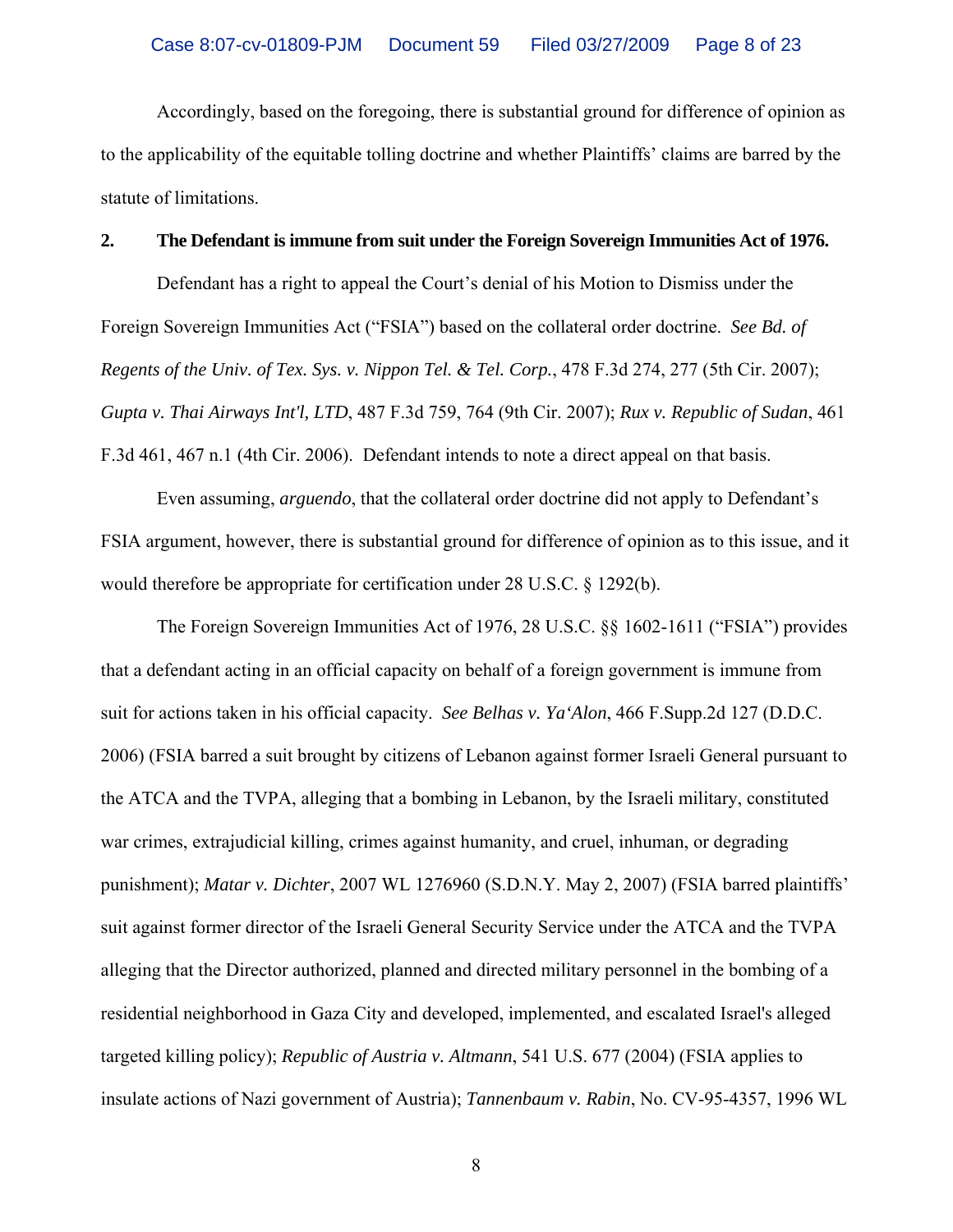75283 (E.D.N,Y. Feb. 13, 1996)(FSIA barred claims against Israel's Minister of Police and former Prime Minister for allegedly directing the beating of the plaintiff by police); *El-Fadl v. Central Bank of Jordan*, 75 F.3d 668, 670 (D.C. Cir. 1996) (FSIA barred the plaintiff's claim that Jordanian officials acting "in an individual capacity" had him detained and tortured by military police); *Askir v. Boutros-Ghali*, 933 F. Supp. 368, 370 n.3 (S.D.N.Y. 1996) (rejecting claims against U.N. official individually as "none of [his] alleged actions are outside of the scope of his official duties").

In denying Defendant's motion to dismiss, the Court determined that FSIA does not shield government agents who are acting outside the scope of their official capacity. Op. at 13-14. The Court further found that, in this case, "the embassy of Peru has filed a letter with the Court stating that Rivera Rondon was not acting in his official capacity at Accomarca." Op. at 14. The Court considered this letter over Defendant's Motion to Strike, which the Court denied.

There is substantial ground for difference of opinion on this issue for the simple reason that the allegations in Plaintiffs' Complaint are to the contrary. There is simply no getting around the fact that the plaintiffs themselves have unequivocally alleged that the actions taken by the defendant were done in his official capacity as an officer in the Peruvian military based on policy set at the highest levels of the Peruvian government:

1. "Peru was in a state of civil war," and that the Peruvian Army was "fighting the Maoist rebel group" Shining Path, which "committed widespread abuses, including massacres, bombings and targeted assassinations" *see* Complaint, ¶ 35;

2. "national elections" were held in 1980, and that the newly-elected government "declared a state of emergency" in an area to include where the alleged events occurred in an effort to fight the Maoist terrorists in that region *see* Complaint, ¶ 39;

3. it was "the government" which "deployed the Peruvian Army" to the alleged location where the events at issue occurred so that "military operations" could be carried out in the region *see* Complaint, ¶ 40, 42;

4. it was the "Peruvian Army" that "targeted the Accomarca District" where the events in question allegedly took place *see* Complaint, ¶ 43;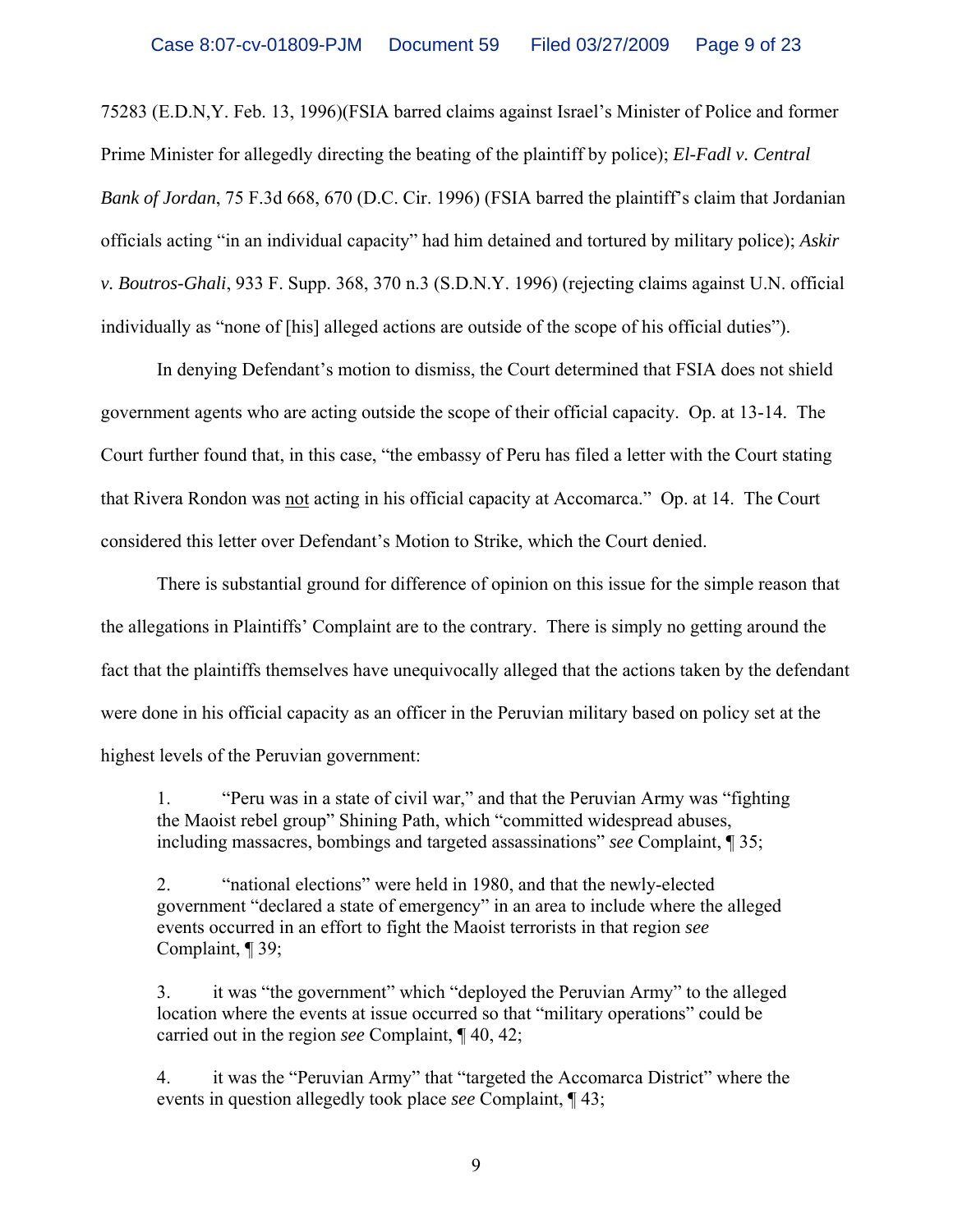5. a Peruvian General who was "Chief of the Political-Military Command" for the area involved, "ordered the General Staff of the Peruvian Army's Second Infantry Division to devise an operational plan to 'capture and/or destroy terrorist elements'" *see* Complaint, ¶ 15, 48;

6. the military "operation" was "placed under the control of" a Lieutenant Colonel who was the "Chief of Operations of the General Staff" s*ee* Complaint, ¶ 48;

7. at all relevant times, the defendant was a low-ranking officer in the Peruvian military, referred to as a "*military actor*" in the Complaint *see* Complaint, ¶6, 12 (heading);

## 8. the defendant was allegedly "called" to attend a meeting by his superior officer, the Lieutenant Colonel, regarding a military operation in Accomarca; *there is no allegation that atrocities or wrongdoing of any type was planned or even discussed at this meeting see* Complaint, ¶ 49; and

9. the defendant was merely a Lieutenant at the time and allegedly involved in the resulting operation as such and while wearing his military uniform and using military equipment *see* Complaint, ¶ 49, 54.

The allegations against the Defendant in the Complaint clearly demonstrate that he was a military officer acting in his official capacity. There is substantial ground for difference of opinion as to whether it was appropriate for the Court to deny Defendant's Motion to Dismiss based on external document that is directly contradicted by the Plaintiffs' allegations in the Complaint. Thus, even if this issue were not immediately appealable under the collateral order doctrine, it would be proper for the Court to certify it for immediate appeal under 28 U.S.C. § 1292(b).

## **3. The Plaintiffs failed to exhaust their remedies in Peru.**

The TVPA provides that, a "court shall decline to hear a claim if the claimant has not exhausted adequate and available remedies in the place in which the conduct giving rise to the claim occurred." 28 U.S.C. § 1350(2)(b). Thus, as the Plaintiffs conceded, TVPA claims carry a requirement to exhaust remedies in the local jurisdiction prior to filing suit here and remedies in Peru must be effectively non-existent. A difficult or time-consuming process is insufficient. Instead, the Peruvian process must be followed unless it is "unobtainable, ineffective, inadequate, or obviously futile."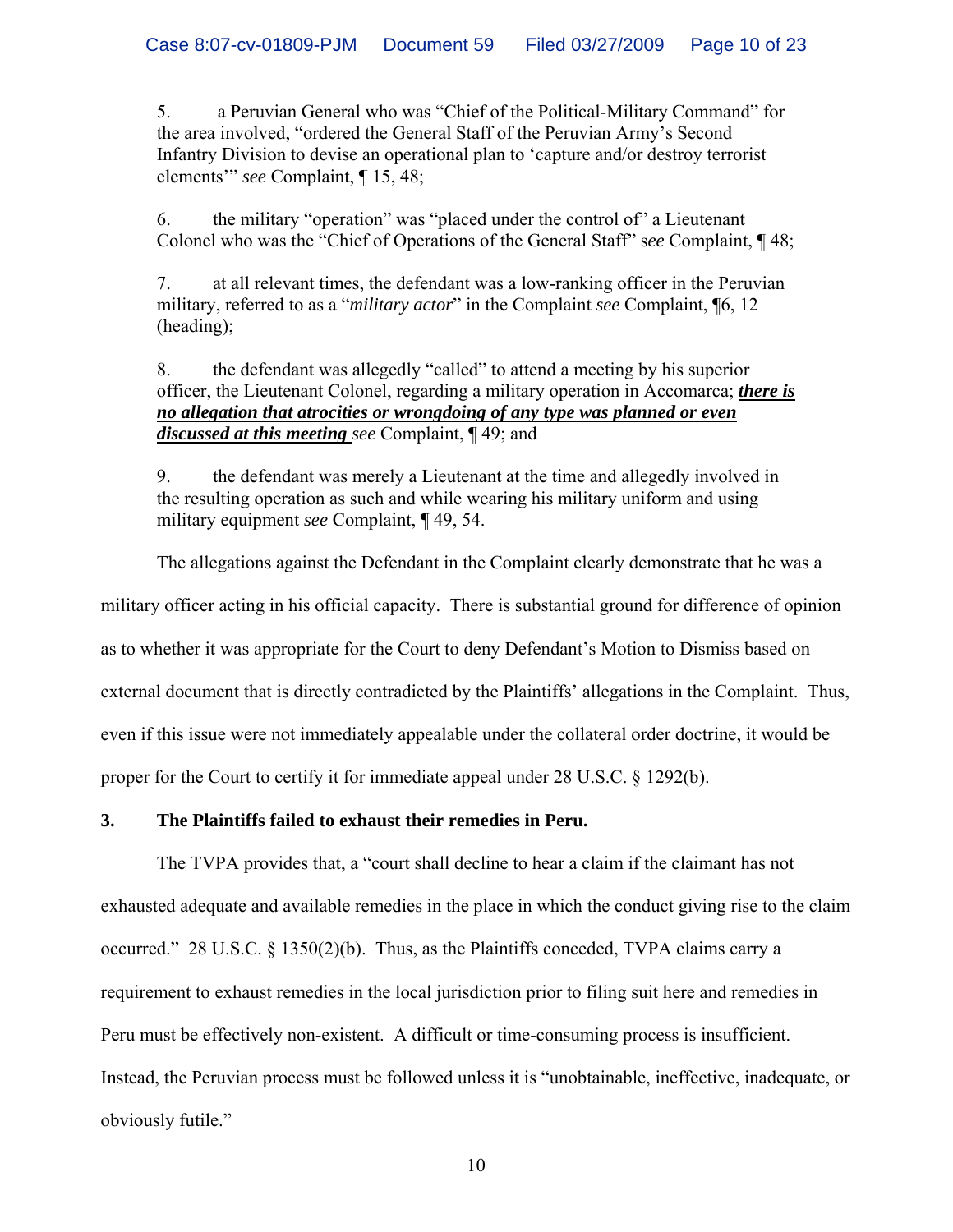The plaintiffs admit in the Complaint and their papers that remedies exist in Peru and that

they are being pursued there by the very same plaintiffs who filed this case:

1. "In or about 2005, Peruvian prosecutors filed murder charges in civilian court against Defendant Rivera Rondon…." *see* Complaint, ¶100.

2. "In or about June 2005, the Third Supraprovincial Criminal Court…opened an investigation against…Defendant Rivera Rondon." *see* Complaint, ¶101.

## 3. **"Soon thereafter, Plaintiffs each exercised their right to become a parte civil [civilian party]…By doing so, Plaintiffs have done the equivalent to 'suing' under United States law…."** *See* Opposition at 38.

4. "Under Peruvian law, victims of human rights abuses, including Plaintiffs, are not entitled to civil compensation until a criminal case in a civilian court results in a conviction…." *see* Complaint, ¶104.

Moreover, in opposing Defendant's Motion to Dismiss, Plaintiffs admitted for the first time

that they have sued the Defendant in Peru.<sup>[3](#page-10-0)</sup> Having so admitted, the plaintiffs cannot contend that

there is no process in Peru to address their grievances. Not only is there a process, but they are

participating in it (a fact they did not admit in the dozens of pages of their Complaint).

In denying Defendant's Motion to Dismiss, the Court reasoned that "[u]nder the TVPA, the

defendant bears the burden of proving that available and adequate local remedies exist in Peru."

Op. at 16. The Court concluded that "Rivera Rondon has not met his burden in this regard." Op. at

18.

 $\overline{a}$ 

There is substantial ground for difference of opinion on this issue. As Defendant pointed

out in his Reply, not only is there a current process in Peru, but there was a process previously. The

allegations underlying the Complaint were the subject of extensive investigation and review by

Peruvian Courts, where the defendant was initially cleared of all wrongdoing. *See* Complaint, ¶91,

<span id="page-10-0"></span> $3$  The plaintiffs did not allege in the Complaint that they had actually become partes civil to the prosecution in Peru. As noted in the Motion to Dismiss, without such allegations, this case could not proceed. *See Ruiz v. Martinez*, 2007 WL 1857185, 6 (W.D.Tex. May 17, 2007)("Most importantly, Ruiz fails to allege that he submitted a grievance regarding the alleged torture to Mexican authorities….Until Ruiz exhausts the "adequate and available remedies" of Mexico, the ATS bars his torture claim in the United States, and the Court has no jurisdiction over this issue.").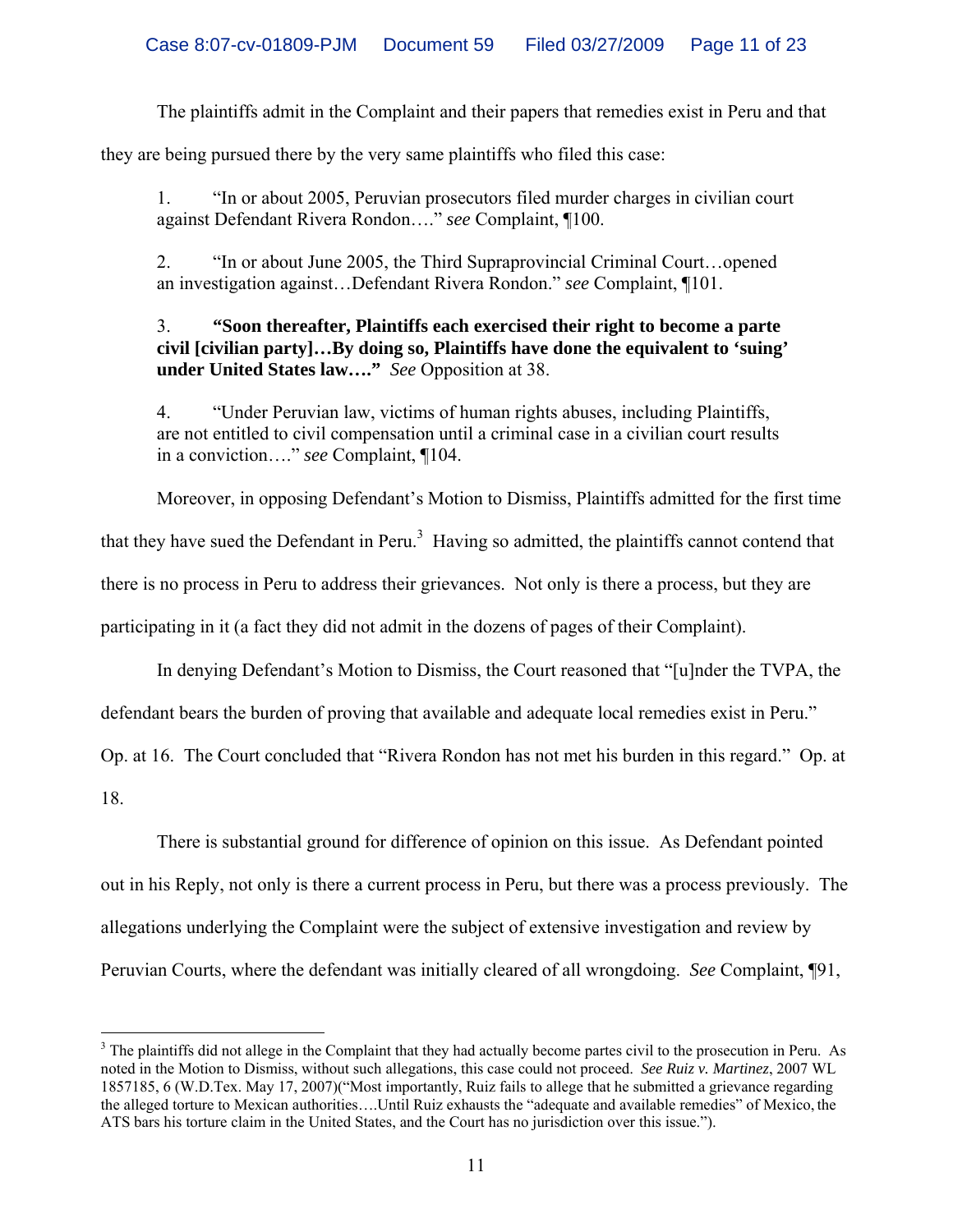93, 94. In fact, the Center for Justice and Accountability (the group bringing the present lawsuit as co-counsel for the plaintiffs) admits on its website that, **"Rivera Rondón and the others were exonerated."** *See* http://www.cja.org/cases/Peru\_Faqs/peru\_faqs.shtml (last visited December 20, 2007). The plaintiffs allege that after a new regime came to power in Peru, and despite the prior exoneration of the defendant, *new charges were placed against him*. (a clear violation of his right to dues process of law and double jeopardy if these concepts applied under the new Peruvian regime). The allegation in the Complaint is that he has yet to stand trial and has, therefore, never been convicted of these charges. Nevertheless, there was a process in Peru which had run its course prior to installation of a new regime politically motivated to re-prosecute the defendant if possible. It is not the case that the plaintiffs have no rights in Peru so much as that they do not like the outcome of the process in Peru and would like Rondon retried there, yet again.

For the foregoing reasons, there is a substantial difference of opinion on the question of whether the Plaintiffs have adequately exhausted their remedies in Peru—a statutory prerequisite to this action.

### **4. The Plaintiffs' case should be dismissed under the political question doctrine.**

Courts have long held that the judicial branch must take special care not to become entangled in political questions best left to the executive under our tripartite separation of powers. In oft-cited language, the Supreme Court, in *Baker v. Carr,* 369 U.S. 186, 82 S.Ct. 691, 7 L.Ed.2d 663 (1962), set forth six independent tests for the existence of a political question:

[1] a textually demonstrable constitutional commitment of the issue to a coordinate political department; or [2] a lack of judicially discoverable and manageable standards for resolving it; or [3] the impossibility of deciding without an initial policy determination of a kind clearly for nonjudicial discretion; or [4] the impossibility of a court's undertaking independent resolution without expressing lack of the respect due coordinate branches of government; or [5] an unusual need for unquestioning adherence to a political decision already made; or [6] the potentiality of embarrassment from multifarious pronouncements by various departments on one question.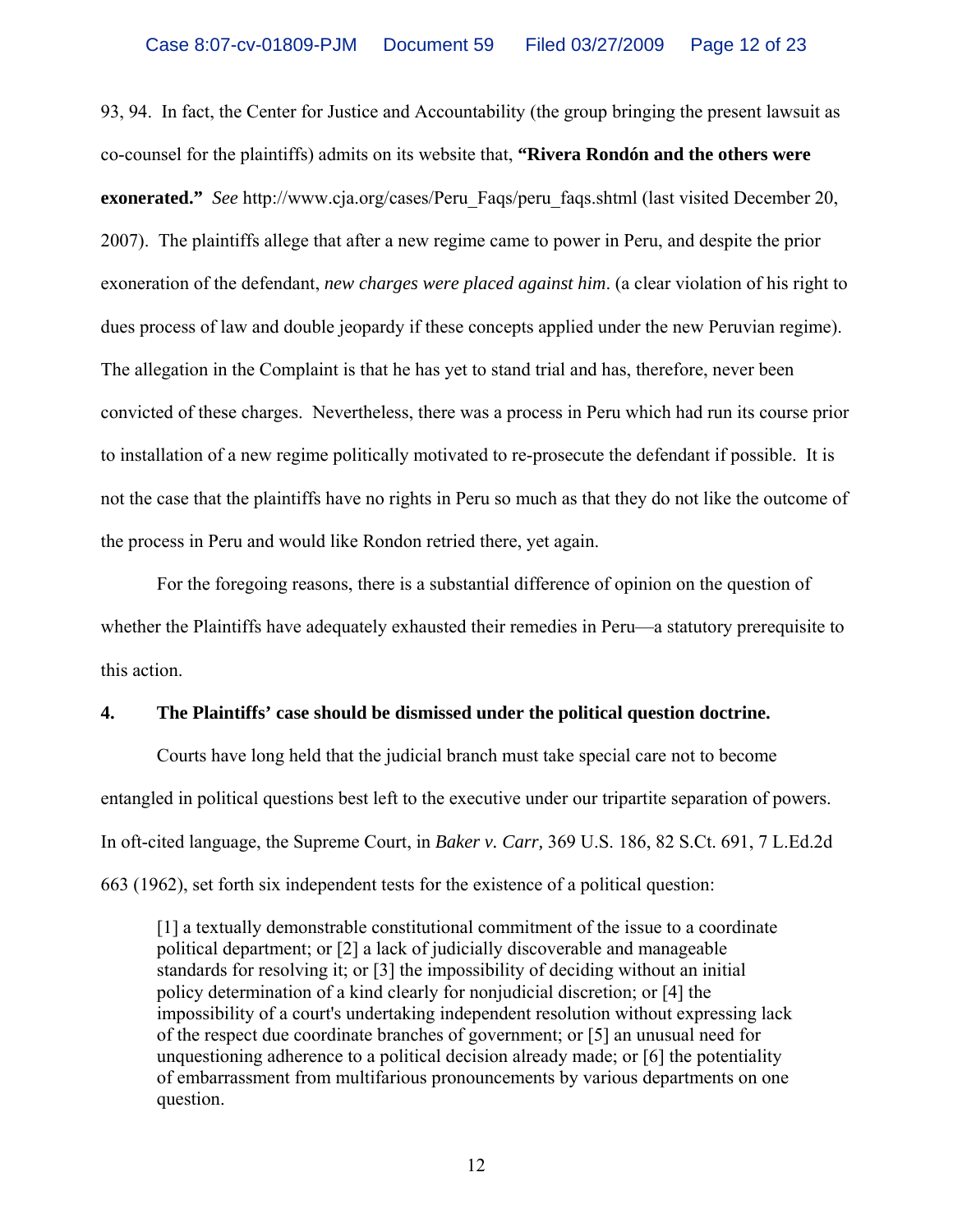*Id.* at 217, 82 S.Ct. 691. If any *one* of these factors is present, the Court should ordinarily dismiss the claim. *See id*. As Defendant pointed out in his Motion to Dismiss and Reply, none of the above factors is present in this case.

The Court disagreed, holding that official U.S. government policy was opposed to the Defendant's alleged conduct, finding that the cases cited by Defendant were distinguishable, and ruling that, "it can only be assumed that, in enacting the TVPA, Congress and the President were fully mindful of the potential for reciprocal treatment of U.S. forces." Op. at 22-23. Defendant respectfully submits that there is substantial ground for disagreement on those issues.

First, the relevant question is not whether the U.S. government subsequently decried Defendant's alleged conduct. The salient point under *Baker v. Carr* is that, regardless of whether the executive would want this suit to go forward or whether it is in keeping with or degradation of the executive's position on Accomarca, foreign policy is a matter for the executive, not the courts. As such, this matter should not be permitted to go forward here under the first of the *Baker* factors.

Second, respectfully, the basis on which the Court distinguished the cases cited by the Defendant is inapposite. In his Motion to Dismiss, the defendant cited and discussed *Doe v. Liu Qi*, No. C 02 0672 CW, at 4-5 (N.D. Cal., Sept. 27, 2002). *Doe* is an ATCA case against certain *Chinese* officials for persecuting a religious group called the Falun Gong. The case did not involve any actions of U.S. officials. In *Doe*, the United States State Department asked the Court "to take into account the potential for reciprocal treatment of United States officials by foreign courts in efforts to challenge U.S. government policy," including suits alleging international law violations against individuals "in carrying out their official functions under the Constitution, laws and programs of the United States." Likewise, should the Court now rule that a Peruvian soldier may be sued here for actions taken in his official capacity as a soldier, the Court effectively places its imprimatur on foreign government's permitting the same types of cases against our own members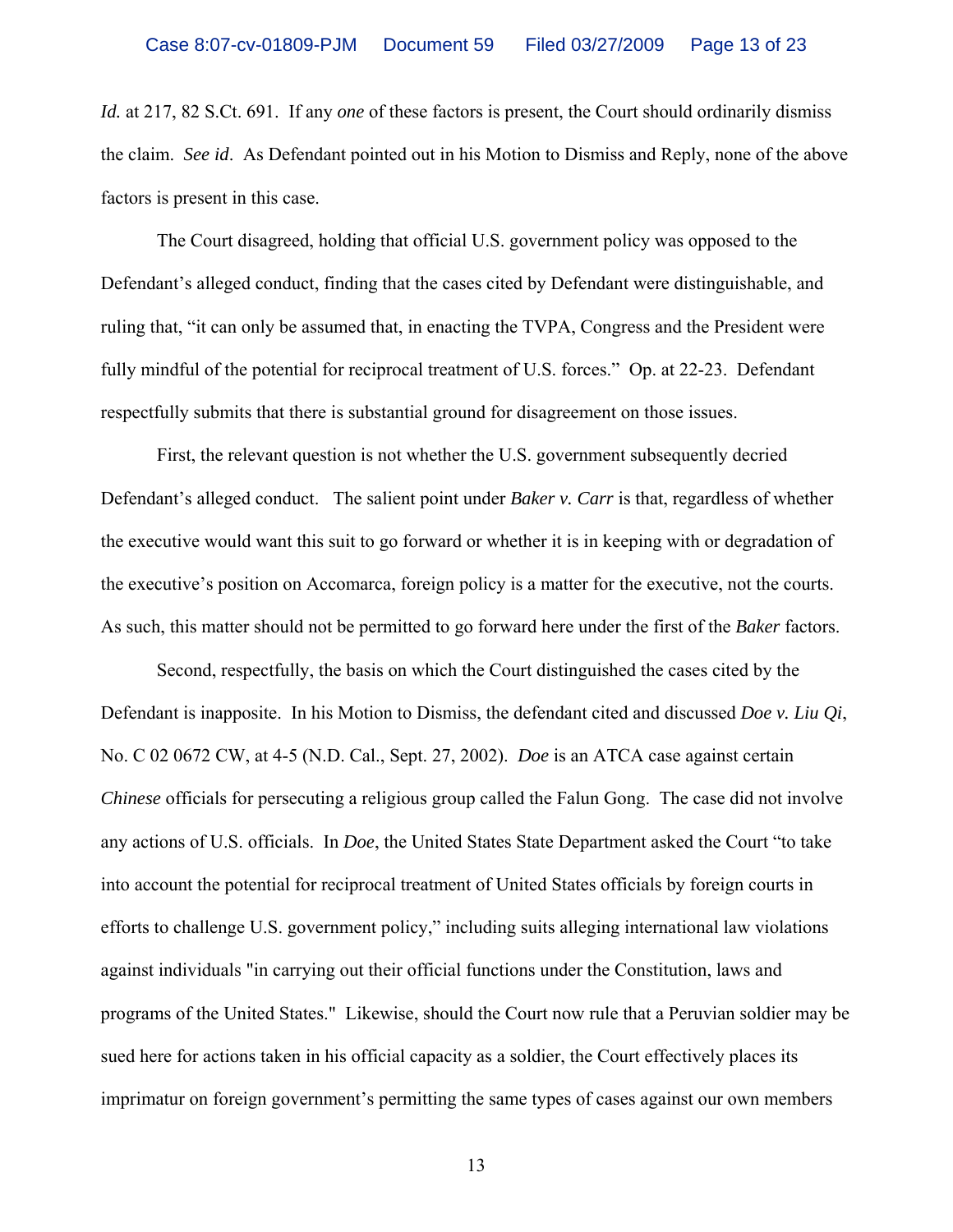of the armed forces deployed throughout the world. This case directly supports Defendant's Motion to Dismiss based on the political question doctrine.

Third, there is nothing in the text of the TVPA to suggest that the political question doctrine is inapplicable under the circumstances of this case. Accordingly, there is substantial ground for disagreement as to the applicability of the political question doctrine in this case.

### **5. Plaintiffs' claims are barred by the Act of State doctrine.**

The Act of State doctrine applies to bar judicial intervention where "the outcome of the case turns upon [] the effect of official action by a foreign sovereign." *W.S. Kirkpatrick & Co. v. Envtl. Tectonics Corp. Int'l*, 493 U.S. 400, 406 (1990); *Banco Nacional de Cuba v. Sabbatino*, 376 U.S. 398, 423 (1964)). The policies underlying the doctrine include "international comity, respect for the sovereignty of foreign nations on their own territory, and the avoidance of embarrassment to the Executive Branch in its conduct of foreign relations." *W.S. Kirkpatrick & Co.*, 493 at 408.

As the Court noted in its Opinion, the Supreme Court has articulated a three-factor test for applying the Act of State doctrine: (a) "the degree of codification or consensus concerning a particular area of international law," (b) the extent to which the issue "touch[es] ... sharply on national nerves," with greater justification for "exclusivity in the political branches" the more "important the implications of an issue are for our foreign relations," and (c) whether "the government which perpetrated the challenged act of state is no longer in existence." *Sabbatino*, 376 U.S. at 428.

The Court held that this case fails to satisfy any of the three factors. However, there is substantial ground for disagreement on this question.

As a threshold matter, Plaintiffs' Complaint undoubtedly raises allegations regarding acts of state. Indeed, Plaintiffs pleaded the following in the Complaint: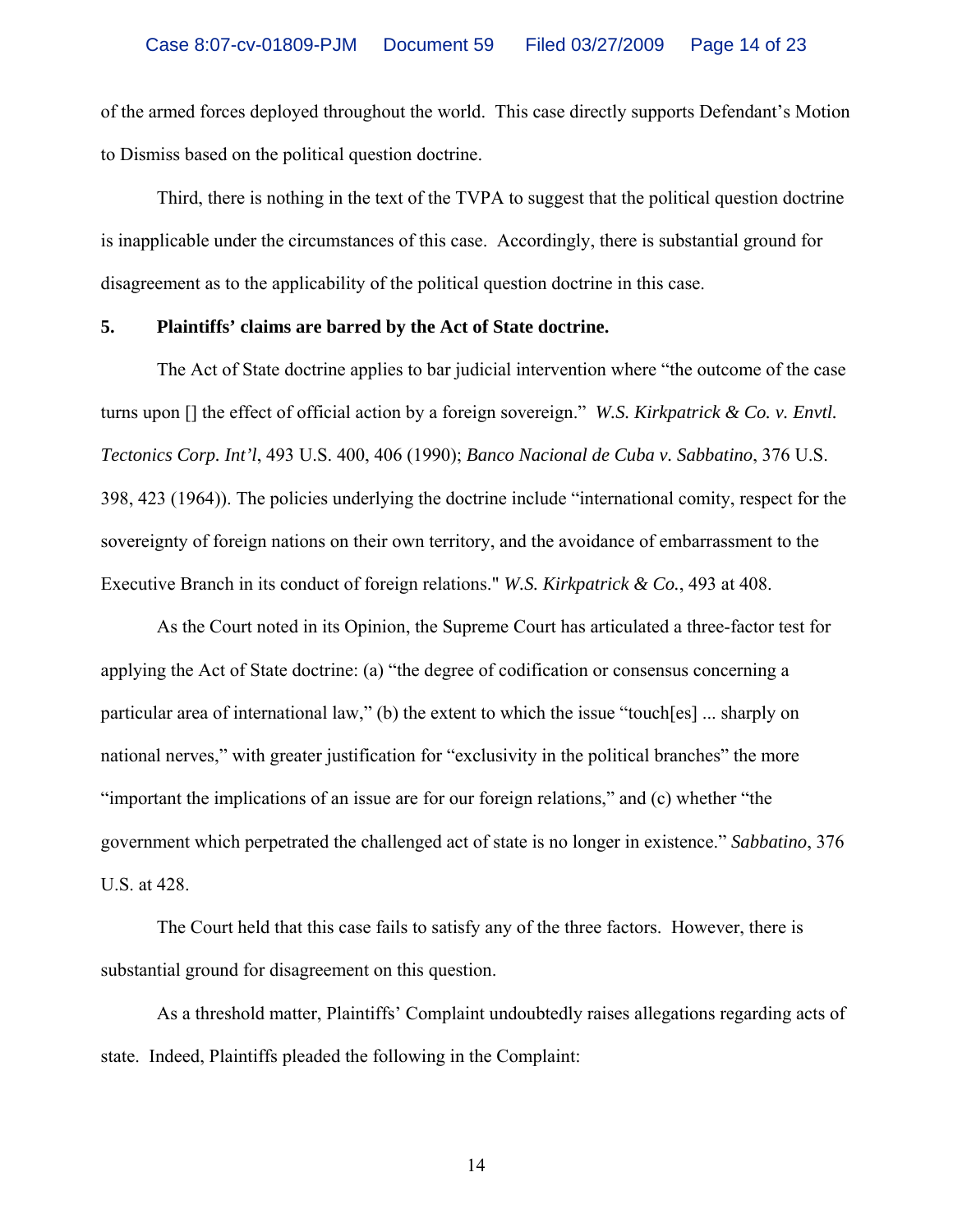1. "Peru was in a state of civil war," and that the Peruvian Army was "fighting the Maoist rebel group" Shining Path, which "committed widespread abuses, including massacres, bombings and targeted assassinations" *see* Complaint, ¶ 35;

2. "national elections" were held in 1980, and that the newly-elected government "declared a state of emergency" in an area to include where the alleged events occurred in an effort to fight the Maoist terrorists in that region *see* Complaint, ¶ 39;

3. **it was "the government" which "deployed the Peruvian Army"** to the alleged location where the events at issue occurred so that "military operations" could be carried out in the region *see* Complaint, ¶ 40, 42;

4. **it was the "Peruvian Army" that "targeted the Accomarca District"** where the events in question allegedly took place *see* Complaint, ¶ 43;

5. **a Peruvian General who was "Chief of the Political-Military Command" for the area involved, "ordered the General Staff of the Peruvian Army's Second Infantry Division to devise an operational plan to 'capture and/or destroy terrorist elements'"** *see* Complaint, ¶ 15, 48;

6. **the military "operation" was "placed under the control of" a Lieutenant Colonel who was the "Chief of Operations of the General Staff"** s*ee* Complaint, ¶ 48;

7. at all relevant times, the defendant was a low-ranking officer in the Peruvian military, referred to as a **"***military actor***"** in the Complaint *see* Complaint, ¶6, 12 (heading);

8. **the defendant was allegedly "called" to attend a meeting by his superior officer, the Lieutenant Colonel, regarding a military operation in Accomarca**; there is no allegation that atrocities or wrongdoing of any type was planned or even discussed at this meeting *see* Complaint, ¶ 49; and

9. **the defendant was merely a Lieutenant at the time and allegedly involved in the resulting operation as such and while wearing his military uniform and using military equipment** *see* Complaint, ¶ 49, 54.

As to the first *Sabbatino* factor, the *Doe* case discussed above applies equally to the Act of

State analysis. In *Doe*, as here, the plaintiffs claimed that the defendants committed extrajudicial

killings and failed to prevent civilian casualties. The *Doe* court held that:

The actions challenged by plaintiffs are classic acts of state. Tort challenges brought against foreign military officials for such alleged harms as unlawful detention during a political revolution implore the courts to "declare invalid and deny legal effect to acts of a military commander representing the ... government." Plaintiffs do not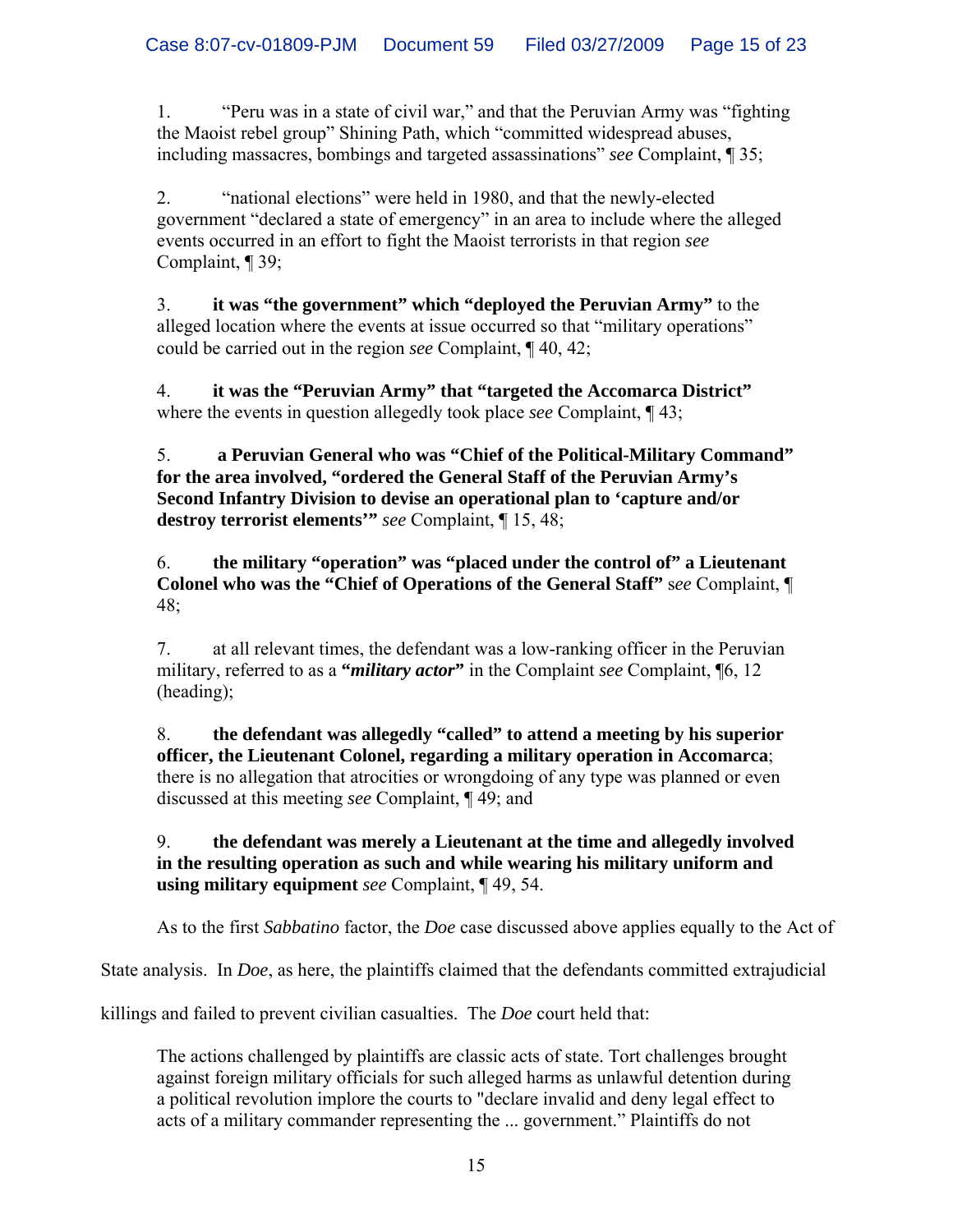challenge the actions of third parties in procuring the alleged unlawful acts; rather, they ask this Court directly to declare that they were treated illegally by Israeli defendants on Israeli soil. Such a determination would offend notions of international comity and sovereignty.

400 F. Supp. 2d at 113 (citations omitted).

 This case, like *Doe*, calls upon the Court to "declare illegal" the "acts of a military commander" (albeit a low-level one), "during a political revolution" carried out by the Shining Path guerillas. Likewise, here, as in *Doe*, plaintiffs ask the court to declare that they were treated illegally by Peru on Peruvian soil. Such a determination, like the one the Court was asked to make in *Doe*, "would offend notions of international comity and sovereignty." As such, this matter should be dismissed under the Act of State doctrine. *See also Roe v. Unocal Corp.*, 70 F.Supp. 2d 1073, 1079 (C.D. Cal. 1999); *Saltany v. Reagan*, 702 F.Supp. 319, 320-21 (D. D.C. 1988), *reversed in part on other grounds*, 886 F.2d 438 (D.C. Cir. 1989).

The Court's finding that "the acts alleged in the Complaint violate universally agreed upon legal principles, involving, as they do, acts of torture, extrajudicial killing, and crimes against humanity," is simply not supported by the Complaint itself. Op. at 25. As noted above, the allegations of the Complaint do not support a finding that the defendant committed human rights abuses. As a result, his persecution by the plaintiffs is not in keeping with any announced policy of the United States.

 As noted in Defendant's Motion to Dismiss and Reply, the second *Sabbatino* factor -- the sensitivity of the issue for foreign relations -- weighs heavily in favor of this Court exercising its discretion not to hear this matter for the reasons detailed above. Likewise, the third *Sabbatino* factor clearly applies here: Peru is a relatively stable democracy, with continuity of government and has been since the events in question.

There is, therefore, substantial ground for disagreement on the issue of the applicability of the Act of State doctrine. The Court should thus certify this question for immediate appeal.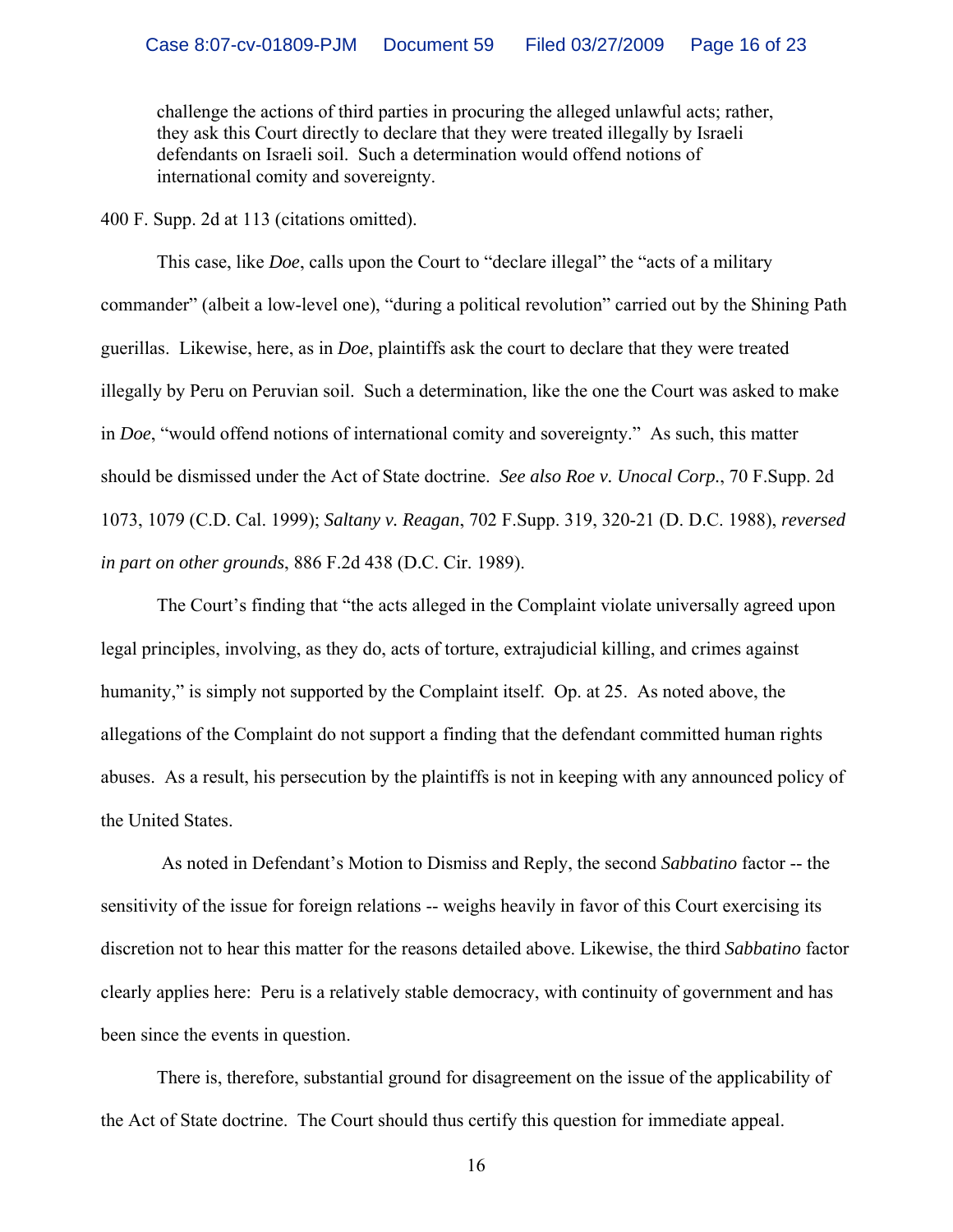#### **6. The Complaint fails to state a claim upon which relief can be granted.**

In their Opposition to Defendant's Motion to Dismiss, the Plaintiffs took the position that their claims against Defendant are grounded on three theories of indirect liability: conspiracy, aiding and abetting, and joint criminal enterprise. Defendant moved to dismiss because Plaintiffs' Complaint fails to state a claim under any of those theories. The Court nevertheless found that the Complaint alleges direct conduct by Defendant, and further found that the Complaint alleges valid causes of action based on indirect liability. Op. at 29.

There is substantial ground for disagreement on these issues for all the reasons cited in Defendant's Motion to Dismiss and Reply, and, in particular, for the following reasons. First, irrespective of whether Plaintiffs' theories of indirect liability are cognizable under the ATS or TVPA, their claims depend on the fallacy that Defendant could somehow conspire with himself.

The defendant is only alleged to have conspired with, aided and abetted and joined in a criminal enterprise with other members of the Peruvian Army. It is legally impossible to conspire with oneself or to aid and abet oneself. *United States v. Gisehaltz,* 278 F.Supp. 434, 437 (S.D.N.Y. 1967); *Miller v. Edward Jones & Co.*, 355 F.Supp. 2d 629, 644 (D.Conn.,2005) ("it is clear that 'one cannot aid or abet oneself'"); *Iyorbo v. Quest Intern. Food Flavors & Food Ingredients Co.*, 2003 WL 22999547, \*3 (D.Minn., Dec. 19, 2003) ("one cannot aid and abet oneself"); *U.S. v. Verners*, 53 F.3d 291, 295 (C.A.10 (Okl.),1995)("[o]ne cannot aid and abet an aider and abetter, nor can one aid and abet oneself"); *California Int'l Chemical Co. v. Neptune Pool Service, Inc.*, 770 F.Supp. 1530, 1535 (M.D.Fla. 1991) ("One can not aid and abet oneself in the performance of an act."); *State v. Pacheco*, 27 Utah 2d 281, 282, 495 P.2d 808, 808 (Utah 1972) ("one cannot aid and abet oneself").

Likewise, a corporation cannot conspire with or aid and abet its officers or agents. *See id*.; *Marmott v. Maryland Lumber Company*, 807 F.2d 1180, 1184 (4th Cir. 1986); *Rokeach v.*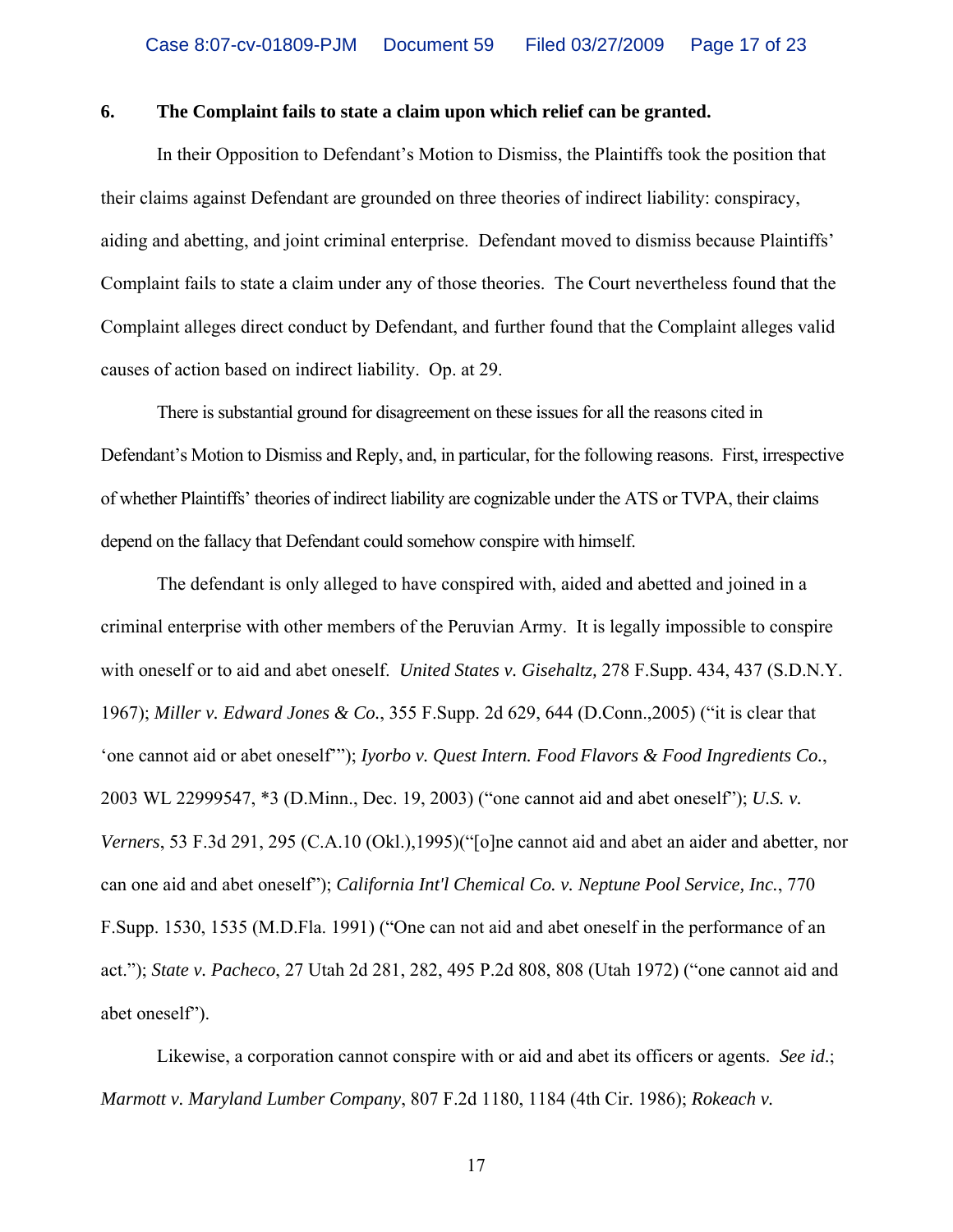*Eisenbach*, 1985 WL 4831, 7 (N.D.Ill., Nov. 27, 1985) (stating, in the context of corporate officers alleged to have conspired with the corporation, "[t]here can be no doubt that one cannot conspire with oneself.").

Under the same principles, one Peruvian Army solider cannot legally conspire with another soldier when both are acting in an official capacity. This is because, as demonstrated above, both officers are acting on behalf of Peru. In effect, the conspiracy and aiding and abetting theories here ask the Court to find that Peru (acting through the defendant) conspired with itself (acting through other soldiers). Such a conclusion is contrary to the great weight of case law. *See id*.

The Court's rationale that "no court has ever so held in the ATS/TVPA context" does not preclude the existence of a legitimate, good-faith disagreement on this issue. As explained above, there is a valid basis for disagreement on this important legal question, and the Court should therefore permit an immediate appeal on this point.

The Court further found that the Complaint sufficiently averred Defendant's knowledge of the alleged atrocities and knowing assistance in the criminal enterprise. As the Court recognized, Plaintiffs' pleading on this point is limited to "the assertions in the Complaint that Rivera Rondon attended the preliminary meeting where the Quebrada de Huancayoc operation was discussed, oversaw the firing on villagers and burning of homes, and set up a blockade of any escape route." Op. at 31. However, the pleading requirements for indirect liability are much higher.

In order to proceed on theories of indirect liability, the defendant must have known about and been part of a common scheme or plan to commit atrocities or to cover them up after the fact. *See, e.g., Gosden v. Louis,* 687 N.E.2d 481, 496 (Ohio App. 1996) (there must be at least "a common understanding or design, even if tacit, to commit an unlawful act" in order to support a conspiracy claim); *Hooks v. Hooks,* 771 F.2d 935, 944 (6th Cir.1985); *Halberstam v. Welch,* 705 F.2d 472, 478 (D.C.Cir.1983) (aiding and abetting focuses on whether a defendant *knowingly* gave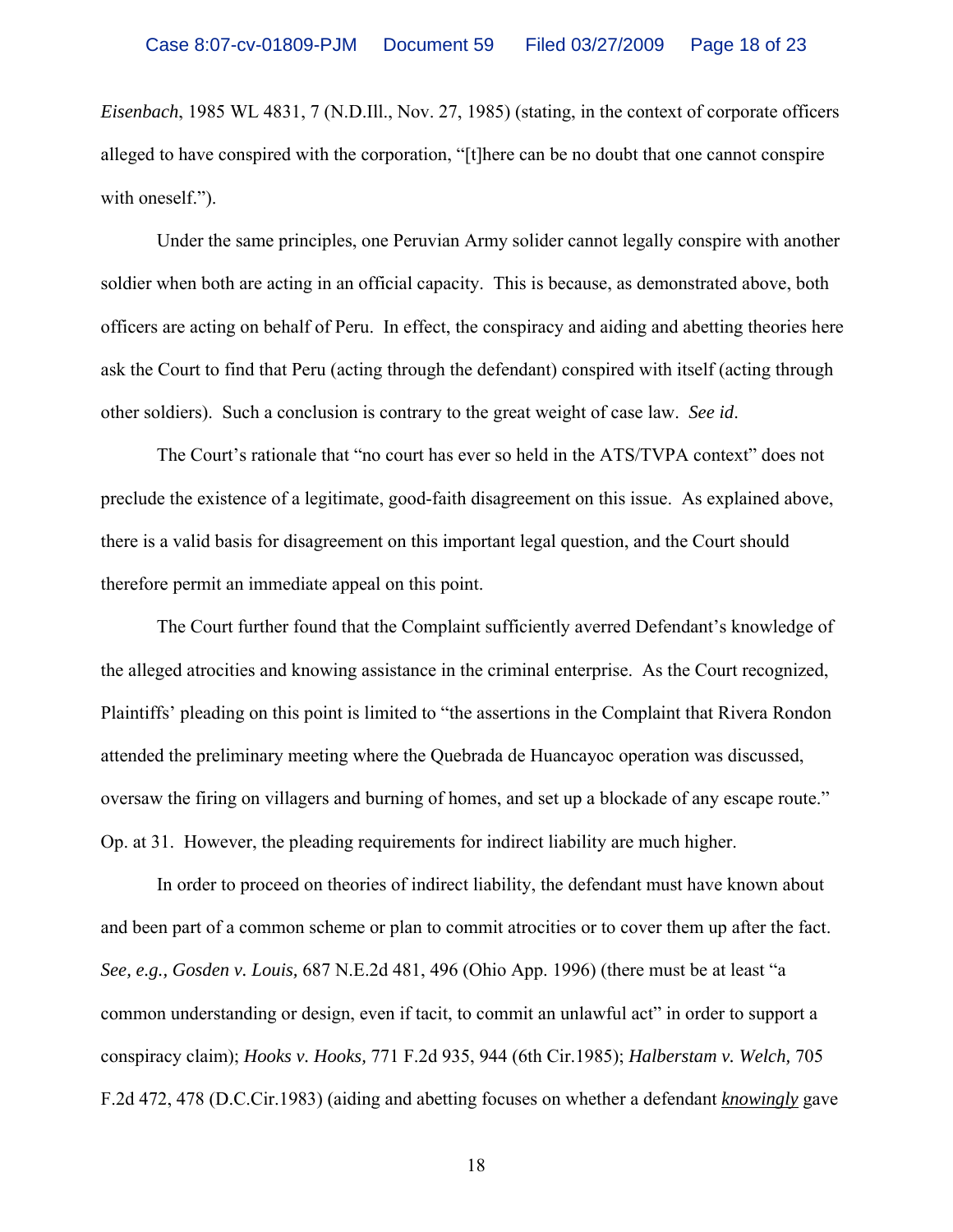"substantial assistance" to someone who performed wrongful conduct"). An element of aiding and

abetting is the defendant's knowledge of the illegal activity he is alleged to have assisted and his

*knowing* assistance:

Under a proper application of § 876 to ATCA civil aiding and abetting claims, **liability should be found only where there is evidence that a defendant furthered the violation of a clearly established international law norm in one of three ways:** (1) by **knowingly** and substantially assisting a principal tortfeasor, such as a foreign government or its proxy, to commit an act that violates a clearly established international law norm; (2) by encouraging, advising, contracting with, or otherwise soliciting a principal tortfeasor to commit an act **while having actual or constructive knowledge that the principal tortfeasor will violate a clearly established customary international law norm** in the process of completing that act; or (3) by facilitating the commission of human rights violations by providing the principal tortfeasor with the tools, instrumentalities, or services to commit those violations **with actual or constructive knowledge** that those tools, instrumentalities, or services will be (or only could be) used in connection with that purpose.

*Khulumani v. Barclay Nat. Bank Ltd.*, 504 F.3d 254, \*288 -289 (C.A.2 (N.Y.),2007). Moreover, the

defendant's alleged knowledge of the planned wrongdoing must rise to the level of the specific

intent to aid in misconduct:

Moreover, in *Boim v. Quranic Literacy Institute,* the same court held that 18 U.S.C. § 2339A, which created a civil cause of action for those injured by terrorist acts against individuals who provided support to terrorist groups, survived a First Amendment challenge **"so long as the plaintiffs are able to prove that the defendants knew about the organization's illegal activity, desired to help that activity succeed and engaged in some act of helping."** 291 F.3d 1000, 1028 (7th Cir.2002). *Cf. Halberstam v. Welch,* 705 F.2d 472, 488 (D.C.Cir.1983) (holding that "desire to make the venture succeed" is a factor in determining aiding-and-abetting liability).

**There is no allegation here that the defendants acted with the intent to make the violation succeed…."[o]ne who merely sells goods to a buyer is not an aider and abettor of crimes that the buyer might commit, even if the seller knows that the buyer is likely to use the goods unlawfully, because the seller does not share the specific intent to further the buyer's venture."** *Corrie v. Caterpillar, Inc.,* 403 F.Supp.2d 1019, 1027 (W.D.Wash.2005) (citing *Blankenship,* 970 F.2d at 285-87), *aff'd* on other grounds, *Corrie v. Caterpillar, Inc.,* 503 F.3d 974 (9th Cir.2007); *see also* N.Y. Penal Code § 115.05 (criminal facilitation). Indeed, such conduct does not violate customary international law. *See The Ministries Case,* 14 *Trials of War Criminals Before the Nuernberg Military Tribunals Under Control Council Law No. 10* 621-22.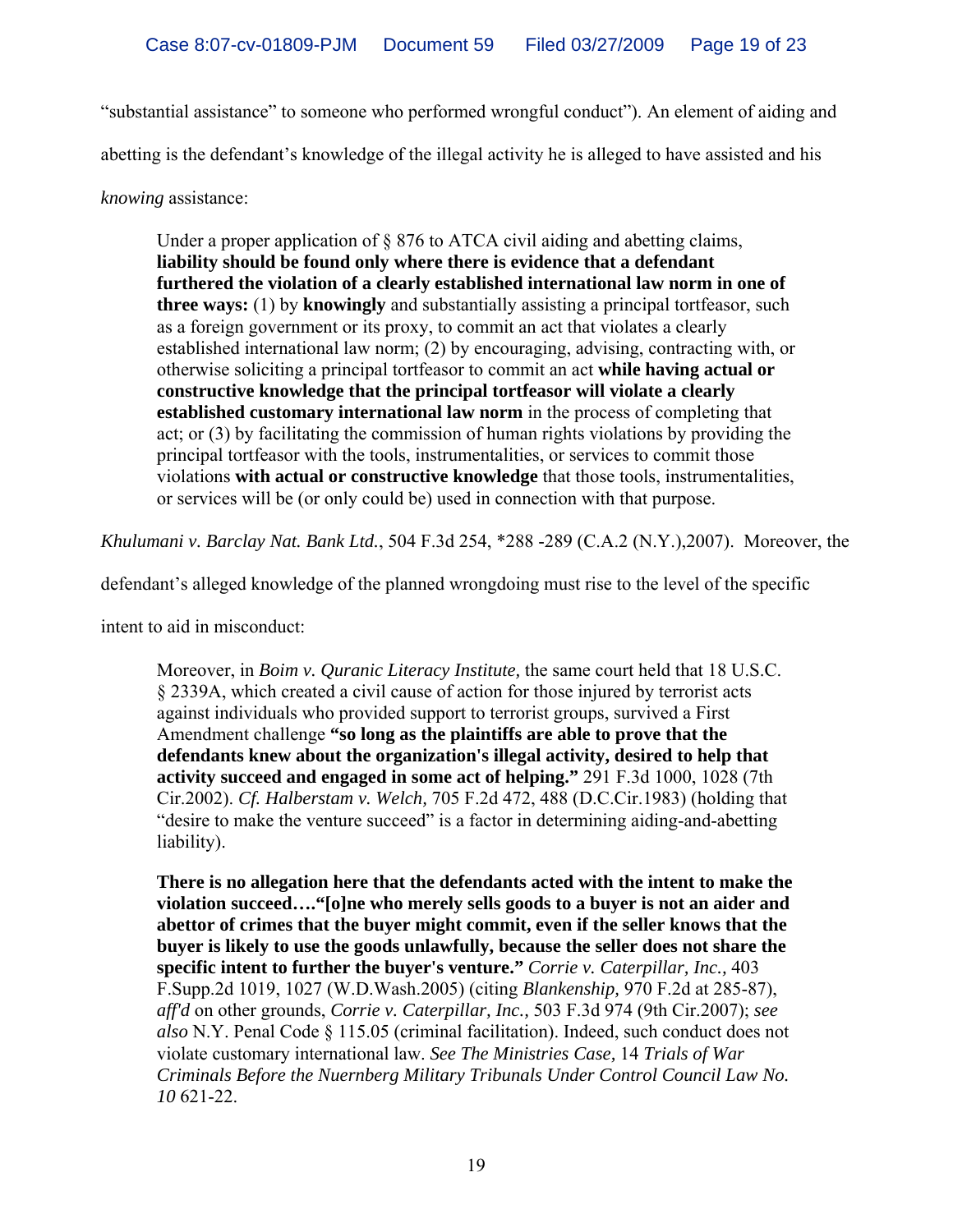*Khulumani v. Barclay Nat. Bank Ltd.*, 504 F.3d 254, 318 (C.A.2 (N.Y.),2007).

The pleading standards regarding the defendants' alleged knowledge of the conspiracy and the existence of it are high. *See Fullman v. Graddick,* 739 F.2d 553, 556-57 (11th Cir.1984) ("In conspiracy cases, a defendant must be informed of the nature of the conspiracy which is alleged. It is not enough to simply aver in the complaint that a conspiracy existed. A complaint may justifiably be dismissed because of the conclusory, vague and general nature of the allegations of conspiracy."). These standards are even higher when the plaintiffs seek to employ theories of indirect liability in an ATCA case such as this:

Furthermore, a number of courts have required some level of specificity in ATCA cases involving similar allegations. *See Aldana,* 416 F.3d at 1248-1253 (affirming in part dismissal of ATCA complaint for inadequate pleading); *Beanal v. Freeport-McMoran, Inc.*, 197 F.3d 161, 165-169 (5th Cir.1999) (affirming dismissal of complaint asserting claims under the ATCA and TVPA for lack of specificity).

*In re Sinaltrainal Litigation*, 474 F.Supp.2d 1273, 1296 (S.D.Fla., 2006).

Here, the plaintiffs have failed to allege that the defendant knew anything about the atrocities in Accomarca before they were committed. In fact, the plaintiffs have not alleged that anyone knew these atrocities would occur in advance, leaving open the *very real* possibility that a decision made by the unit in the town at the time lead to the events which later unfolded. Likewise, the plaintiffs have failed to allege that the defendant did anything to knowingly cover up the events in Accomarca after the fact. As a result, no theory of indirect liability should survive.

Finally, there is substantial ground for disagreement as to whether the theory of joint criminal liability may be asserted in a civil action and, if so, whether the Complaint satisfies the requirements for such a claim. In finding that there is such a civil cause of action, the Court noted that a single court—the United States District Court for the Northern District of California—has so held. Op. at 30 (citing *Bowoto v. Chevron Corp.*, 2006 WL 2455752 (N.D. Cal., Aug. 22, 2006)). That single holding, which is not binding on this Court or the Court of Appeals, does not preclude a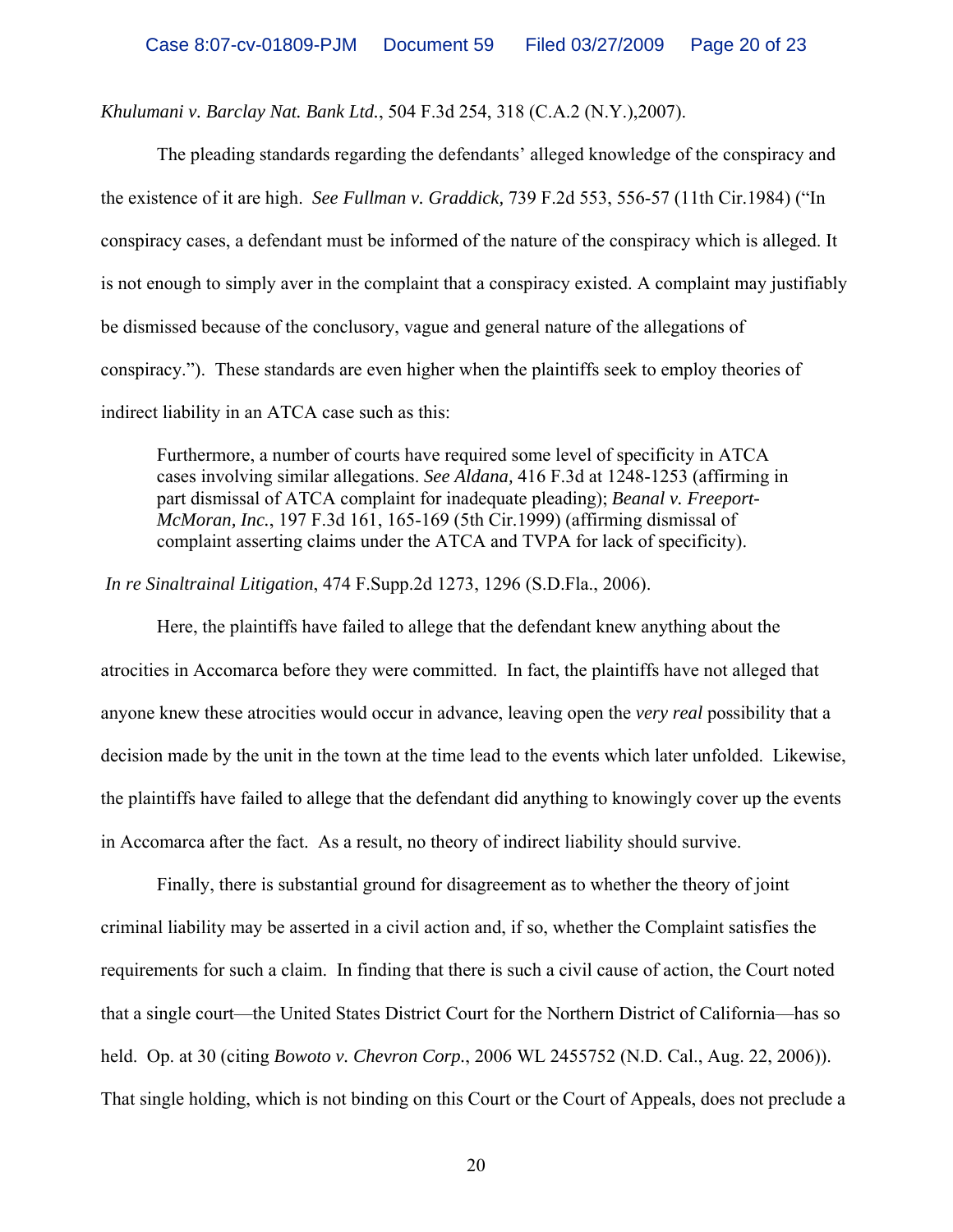legitimate disagreement on this point based on the reasoning and authorities cited in Defendant's Motion to Dismiss and Reply. Accordingly, for the reasons outlined above, and in Defendant's Motion to Dismiss and Reply, there is substantial ground for disagreement over whether the Plaintiffs' Complaint sets forth a claim upon which relief can be granted.

### **7. The Plaintiffs are not alleged to be "aliens" under the Alien Tort Claims Act.**

The Alien Tort Claims Act grants district courts "original jurisdiction of any civil action *by an alien* for a tort only, committed in violation of the law of nations or a treaty of the United States." 28 U.S.C. § 1350 (emphasis supplied). The term, "alien" is not defined in the statute, but Black's Law Dictionary defines "alien" as follows: "[a] person who resides within the borders of a country but is not a citizen or subject of that country." *See* Black's Law Dictionary, Seventh Ed. (1999). Thus, only those who are citizens of other countries, *but residing in the United States*, may bring claims under the ATCA. The Complaint alleges that "Plaintiff Teofila Ochoa…is a citizen and *resident of Peru*;" and "Plaintiff Cirila Pulido Baldeon…is a citizen and *resident of Peru*." *See* Complaint, ¶ 8, 10. Therefore, neither individual is an "alien" and the present ATCA claims should be dismissed.<sup>[4](#page-20-0)</sup>

In denying Defendant's Motion to Dismiss on this issue, the Court relied solely on *Rasul v. Bush*, 542 U.S. 466 (2004), where the Supreme Court held that it has jurisdiction over *habeas corpus* claims brought by detainees at Guantanamo Bay. Defendant respectfully submits that *Rasul*  is distinguishable from the present case. The *Rasul* Court began its analysis by noting that, "for more than two years [the plaintiffs] have been imprisoned in territory over which the United States

 $\overline{a}$ 

<span id="page-20-0"></span><sup>4</sup> *See also Johnson v. Eisentrager,* 339 U.S. 763, 777-778; 70 S.Ct. 936, 94 L.Ed. 1255 (1950) (interpreting an analogous statute as follows, "[w]e have pointed out that the privilege of litigation has been extended to aliens, whether friendly or enemy, only because permitting their presence in the country implied protection. No such basis can be invoked here, for these prisoners at no relevant time were within any territory over which the United States is sovereign, and the scenes of their offense, their capture, their trial and their punishment were all beyond the territorial jurisdiction of any court of the United States.").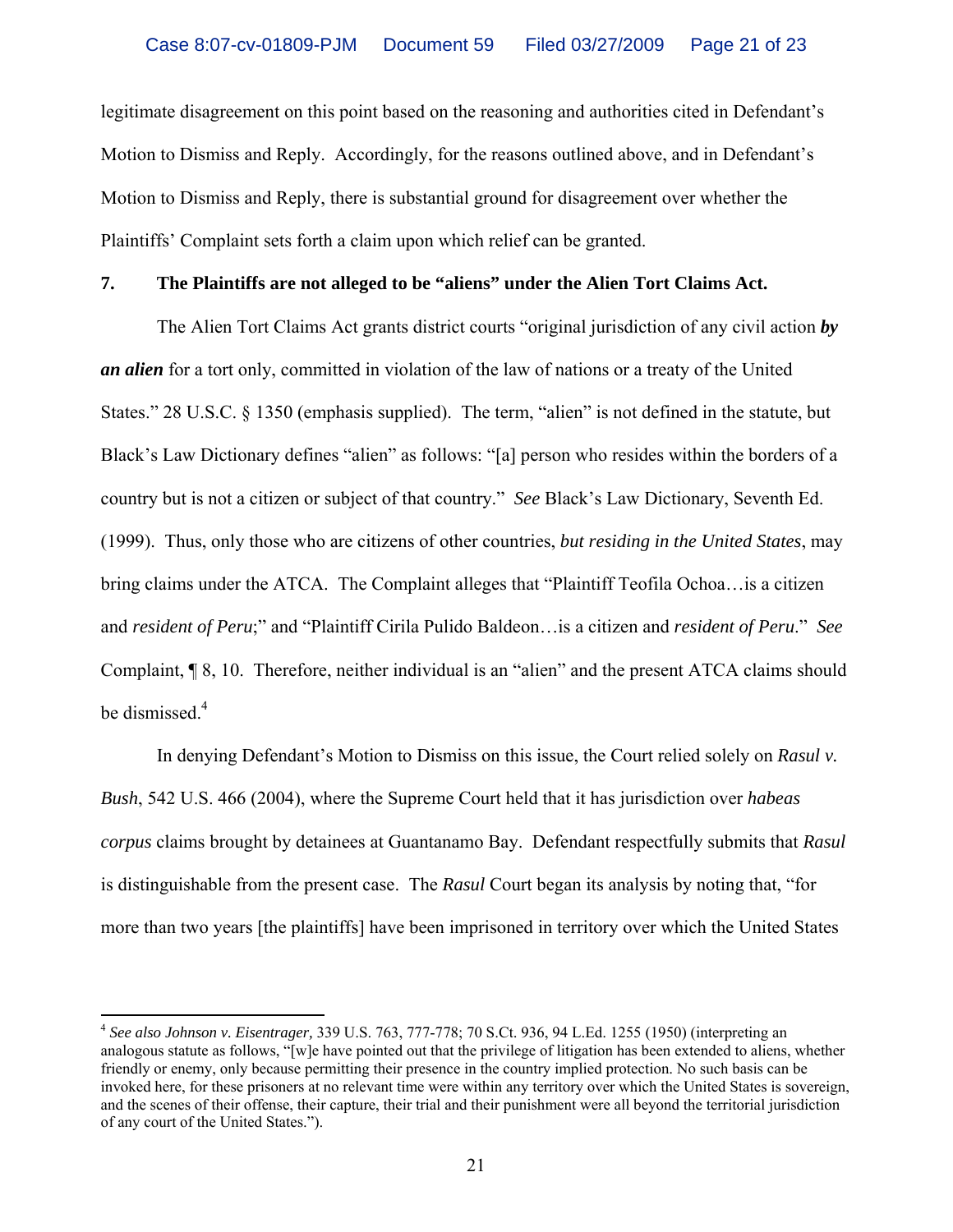exercises exclusive jurisdiction and control." *See Rasul v. Bush*, 542 U.S. 466, 476, 124 S.Ct. 2686,

2693 (U.S. 2004). Next, the *Rasul* Court built its analysis on this point, stating as follows:

Rather, because "the writ of habeas corpus does not act upon the prisoner who seeks relief, but upon the person who holds him in what is alleged to be unlawful custody," a district court acts "within [its] respective jurisdiction" within the meaning of § 2241 as long as "the custodian \*479 can be reached by service of process." \* \* \*

In the end, the answer to the question presented is clear. Petitioners contend that they are being held in federal custody in violation of the laws of the United States. No party questions the District Court's jurisdiction over petitioners' custodians. Cf. *Braden,* 410 U.S., at 495, 93 S.Ct. 1123. \*484 Section 2241, by its terms, requires nothing more. We therefore hold that § 2241 confers on the District Court jurisdiction to hear petitioners' habeas corpus challenges to the legality of their detention at the Guantanamo Bay Naval Base.

*Rasul v. Bush*, 542 U.S. 466, 478-479, 483-484; 124 S.Ct. 2686, 2695, 2698 (U.S. 2004).

 In *Rasul*, the court based its jurisdiction on the fact that the aggrieved individuals were in United States custody at Guantanamo Bay. Here, the plaintiffs are not residents of the United States (and therefore not "aliens" for ATCA purposes) and they are *not* in United States custody. As a result, there is substantial ground for disagreement as to whether the limited exception established in *Rasul* applies here, and the Court should therefore certify its Order for immediate appeal.

### **8. Venue is not proper in this Court.**

Actions against "foreign states" as defined by the FSIA must be brought in the United States District Court for the District of Columbia, unless the events at issue occurred in the United States. 28 U.S.C. § 1391 (f)(4). As discussed above, the claim against the defendant is a claim against Peru because the defendant was acting in his official capacity as an officer in the Peruvian military carrying out orders which amounted to official policy. Therefore, venue in this District is improper. *Tannenbaum*, 1996 WL 75283 at \*3 (Eastern District of New York was improper venue for action against Israeli officials).

In denying Defendant's Motion to Dismiss, the Court found that "Rivera Rondon has been sued in his individual, not his official capacity." Op. at 34. As noted above, however, in their